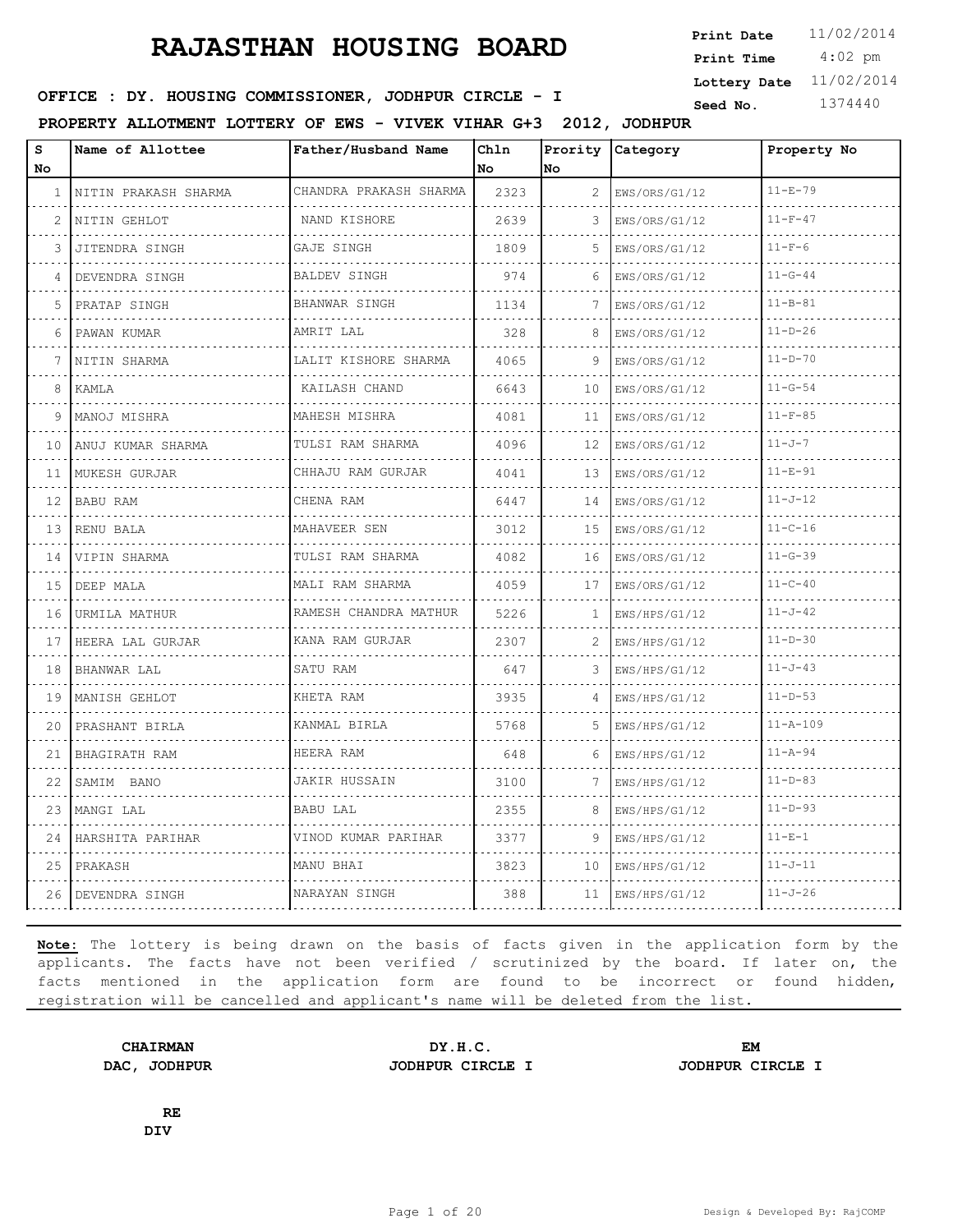4:02 pm **Print Date**  $11/02/2014$ **Print Time Lottery Date** 11/02/2014

### **SEED : DY. HOUSING COMMISSIONER, JODHPUR CIRCLE - I** Seed No. 1374440

**PROPERTY ALLOTMENT LOTTERY OF EWS - VIVEK VIHAR G+3 2012, JODHPUR**

| s<br><b>No</b> | Name of Allottee            | Father/Husband Name     | Chln<br><b>No</b> | Prority<br>lno. | Category           | Property No    |
|----------------|-----------------------------|-------------------------|-------------------|-----------------|--------------------|----------------|
| 27             | CHANDRA PRAKASH ARORA       | LT.SH. BHANWAR LAL AROR | 1114              | 12 <sup>°</sup> | EWS/HPS/G1/12      | $11 - A - 105$ |
| 28             | PRAMILA PAREEK              | VINDO CHANDRA           | 2692              | 13              | .<br>EWS/HPS/G1/12 | $11 - B - 109$ |
| 29             | PARESY VYAS                 | SURAJ RAJ VYAS          | 2652              | 14              | EWS/HPS/G1/12      | $11 - B - 72$  |
| 30             | HARLAL GURJAR               | CHHITAR RAM GURJAR      | 4042              | 15              | EWS/HPS/G1/12      | $11 - A - 99$  |
| 31             | NAGRIKA CHAVLA              | RAJKUMAR CHAVALA        | 4214              | 16              | EWS/HPS/G1/12      | $11 - A - 83$  |
| 32             | TUFEL AHMED                 | ANWAR AHMED             | 2230              | 17              | EWS/HPS/G1/12      | $11 - C - 11$  |
| 33             | MANORAMA PUROHIT            | SUNIL DUTT PUROHIT      | 5772              | 18              | EWS/HPS/G1/12      | $11 - A - 104$ |
| 34             | NENPAL GURJAR               | KANA RAM GURJAR         | 4006              | 19              | .<br>EWS/HPS/G1/12 | $11 - J - 15$  |
| 35             | ABDUL GAFAR                 | NAZIR HUSSAIN           | 331               | 20              | EWS/HPS/G1/12      | $11 - C - 23$  |
| 36             | LAXMAN                      | SATU RAM                | 2815              | 21              | EWS/HPS/G1/12      | $11 - G - 57$  |
| 37             | <u>.</u><br><b>BEDANATH</b> | RAMEKVAL PANDIT         | 1905              | 22              | EWS/HPS/G1/12      | $11 - B - 73$  |
| 38             | KAPIL DEV PRAJAPAT          | MUNNA LAL PRAJAPAT      | 3704              | 24              | EWS/HPS/G1/12      | $11 - J - 4$   |
| 39             | NARESH CHARAN               | GANGA VISHAN CHARAN     | 3170              | 25              | EWS/HPS/G1/12      | $11 - A - 66$  |
| 40             | LADU RAM GURJAR             | NATHU RAM GURJAR        | 4005              | 26              | EWS/HPS/G1/12      | $11 - G - 46$  |
| 41             | SAMBHUDUTT JOSHI            | VALABHANARAYAN JOSHI    | 5840              | 27              | EWS/HPS/G1/12      | $11 - B - 89$  |
| 42             | ASHOK KUMAR                 | CHANANA MAL NAI         | 6379              | 28              | EWS/HPS/G1/12      | $11-F-82$      |
| 43             | VARSHA TANWAR               | J.S. TANWAR             | 11                | 29              | EWS/HPS/G1/12      | $11 - E - 78$  |
| 44             | <b>BHARTI</b>               | MAHADEV                 | 3717              | 30              | EWS/HPS/G1/12      | $11-F-62$      |
| 45             | SANDEEP BOHRA               | RAJ KUMAR BOHRA         | 4853              | 31              | EWS/HPS/G1/12      | $11 - E - 83$  |
| 46             | HEERA RAM                   | POLA RAM                | 644               | 32              | EWS/HPS/G1/12      | $11 - D - 52$  |
| 47             | RAJKUMAR                    | <b>BALAK RAM</b>        | 5740              | 34              | EWS/HPS/G1/12      | $11 - J - 31$  |
| 48             | GOPAL JOSHI                 | ASHOK KUMAR JOSHI       | 2777              | 35              | EWS/HPS/G1/12      | $11 - A - 85$  |
| 49             | MAYA DEVI                   | LT.SH. BANSI LAL        | 3376              | 36              | EWS/HPS/G1/12      | $11 - G - 5$   |
| 50             | ABDUL RASHEED               | ABDUL HAKIM             | 1570              | 37              | EWS/HPS/G1/12      | $11 - D - 43$  |
| 51             | GIRISH TOLANI               | DAYAL DAS TOLANI        | 1324              | 38              | EWS/HPS/G1/12      | $11 - D - 43$  |
|                | 52   VARSHA RAKHECHA        | MEGHRAJ RAKHECHA        | 403               | 39              | EWS/HPS/G1/12      | $11 - E - 7$   |

**Note:** The lottery is being drawn on the basis of facts given in the application form by the applicants. The facts have not been verified / scrutinized by the board. If later on, the facts mentioned in the application form are found to be incorrect or found hidden, registration will be cancelled and applicant's name will be deleted from the list.

**DAC, JODHPUR JODHPUR CIRCLE I JODHPUR CIRCLE I**

**CHAIRMAN DY.H.C. EM**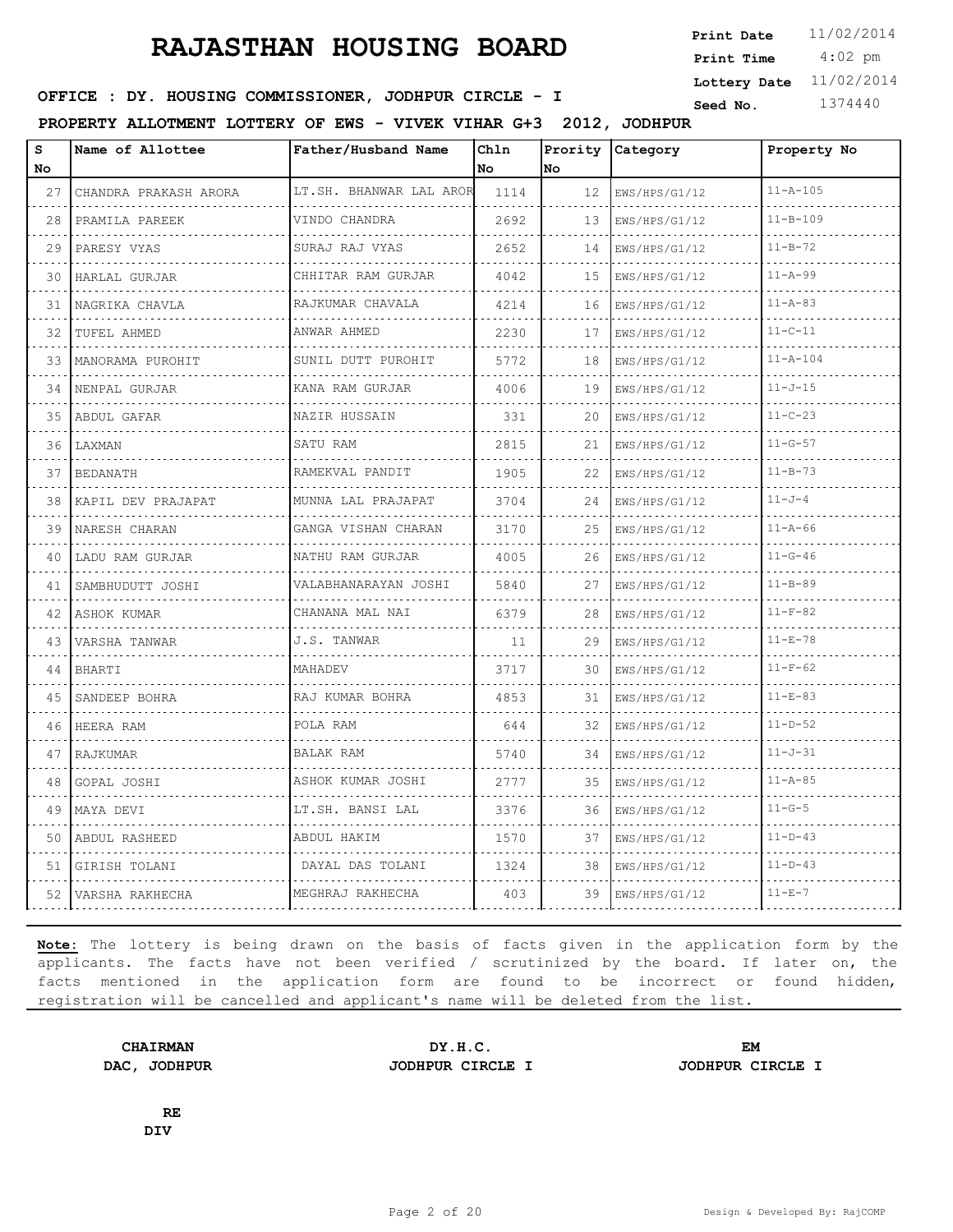4:02 pm **Print Date**  $11/02/2014$ **Print Time Lottery Date** 11/02/2014

### **SEED : DY. HOUSING COMMISSIONER, JODHPUR CIRCLE - I** Seed No. 1374440

**PROPERTY ALLOTMENT LOTTERY OF EWS - VIVEK VIHAR G+3 2012, JODHPUR**

| s<br><b>No</b> | Name of Allottee        | Father/Husband Name        | Chln<br><b>No</b> | Prority<br>lNo. | Category           | Property No    |
|----------------|-------------------------|----------------------------|-------------------|-----------------|--------------------|----------------|
| 53             | PUSHPA DEVI VYAS        | SHYAM SUNDER VYAS          | 3933              | 40              | EWS/HPS/G1/12      | $11 - B - 107$ |
| 54             | SURAJ PRAKASH           | .<br>SHANKAR LAL           | 5819              | 41              | .<br>EWS/HPS/G1/12 | $11-F-64$      |
| 55             | URMILA DEVI             | RAJPAL                     | 3011              | 42              | EWS/HPS/G1/12      | $11-F-67$      |
| 56             | JITENDRA                | <b>RAJESH</b>              | 4615              | 43              | EWS/HPS/G1/12      | $11 - G - 55$  |
| 57             | MANOJ SONI              | SUKH DEV SONI              | 10001             | 44              | .<br>EWS/HPS/G1/12 | $11 - J - 39$  |
| 58             | PRAMOD BOHRA            | RAJENDRA BOHRA             | 4778              | 45              | EWS/HPS/G1/12      | $11 - A - 89$  |
| 59             | RAJIV                   | MANSHA RAM                 | 6291              | 46              | EWS/HPS/G1/12      | $11 - C - 45$  |
| 60             | .<br><b>BHANWAR LAL</b> | CHOTURAM                   | 645               | 47              | .<br>EWS/HPS/G1/12 | $11 - F - 18$  |
| 61             | AJAY THANVI             | RAM NATH THAVI             | 3602              | 48              | EWS/HPS/G1/12      | $11 - G - 48$  |
| 62             | GOVIND BHAGWANI         | VASU DEV BHAGWANI          | 6147              | 49              | EWS/HPS/G1/12      | $11 - C - 44$  |
| 63             | SANDEEP KUMAR           | MURLIDHAR DHAKAR           | 1954              | 50              | EWS/HPS/G1/12      | $11 - D - 85$  |
| 64             | PRAMOD SANKHLA          | MADAN LAL SANKHLA          | 4371              | 51              | EWS/HPS/G1/12      | $11 - C - 63$  |
| 65             | VINEET KUMAR            | JAY NARAYAN                | 344               | 52              | EWS/HPS/G1/12      | $11 - J - 10$  |
| 66             | .<br>NITESH GEHLOT      | <u>.</u><br>DAULAT RAM     | 4715              | 53              | .<br>EWS/HPS/G1/12 | $11 - J - 10$  |
| 67             | OM PRAKASH JAIN         | DEVI CHAND JAIN            | 3227              | 54              | EWS/HPS/G1/12      | $11 - J - 1$   |
| 68             | DHARMESH CHOPRA<br>.    | JAS RAJ CHOPRA<br>.        | 2697              | 55              | EWS/HPS/G1/12      | $11 - C - 31$  |
| 69             | SUMAN                   | JAI PRAKASH MISHRA         | 4098              | 56              | EWS/HPS/G1/12      | $11 - E - 10$  |
| 70             | MAHIPAL SINGH           | LT.SH. MAHENDRA SINGH<br>. | 15                | 57              | EWS/HPS/G1/12      | $11 - E - 32$  |
| 71             | RIYAJ AHMED ANSARI      | LT.SH. KHURSHEED AHMED     | 399               | 58              | EWS/HPS/G1/12      | $11 - G - 60$  |
| 72             | VIKRAM SINGH            | KISHAN SINGH TANWAR        | 35                | 59              | EWS/HPS/G1/12      | $11 - G - 27$  |
| 73             | JITENDRA KUMAR VAISHNAV | JAYANTI LAL VAISHNAV       | 941               | 60              | EWS/HPS/G1/12      | $11 - E - 33$  |
| 74             | SHYAM SUNDER            | PAPPA RAM                  | 3228              | 61              | EWS/HPS/G1/12      | $11 - D - 95$  |
| 75             | SANTOSH DEVI            | NANU RAM                   | 657               | 62              | EWS/HPS/G1/12      | $11 - E - 31$  |
| 76             | SALMA                   | MOHD. RAMJAN               | 3803              | 63              | EWS/HPS/G1/12      | $11 - E - 51$  |
| 77             | JAGDISH CHOUDHARY       | MANGI LAL CHOUDHARY        | 10002             | 64              | EWS/HPS/G1/12      | $11 - A - 82$  |
|                | 78   RUCHIKA GULECHA    | MANOJ GULECHA              | 456               | 65.             | EWS/HPS/G1/12      | $11 - G - 19$  |

**Note:** The lottery is being drawn on the basis of facts given in the application form by the applicants. The facts have not been verified / scrutinized by the board. If later on, the facts mentioned in the application form are found to be incorrect or found hidden, registration will be cancelled and applicant's name will be deleted from the list.

**CHAIRMAN DY.H.C. EM DAC, JODHPUR JODHPUR CIRCLE I JODHPUR CIRCLE I**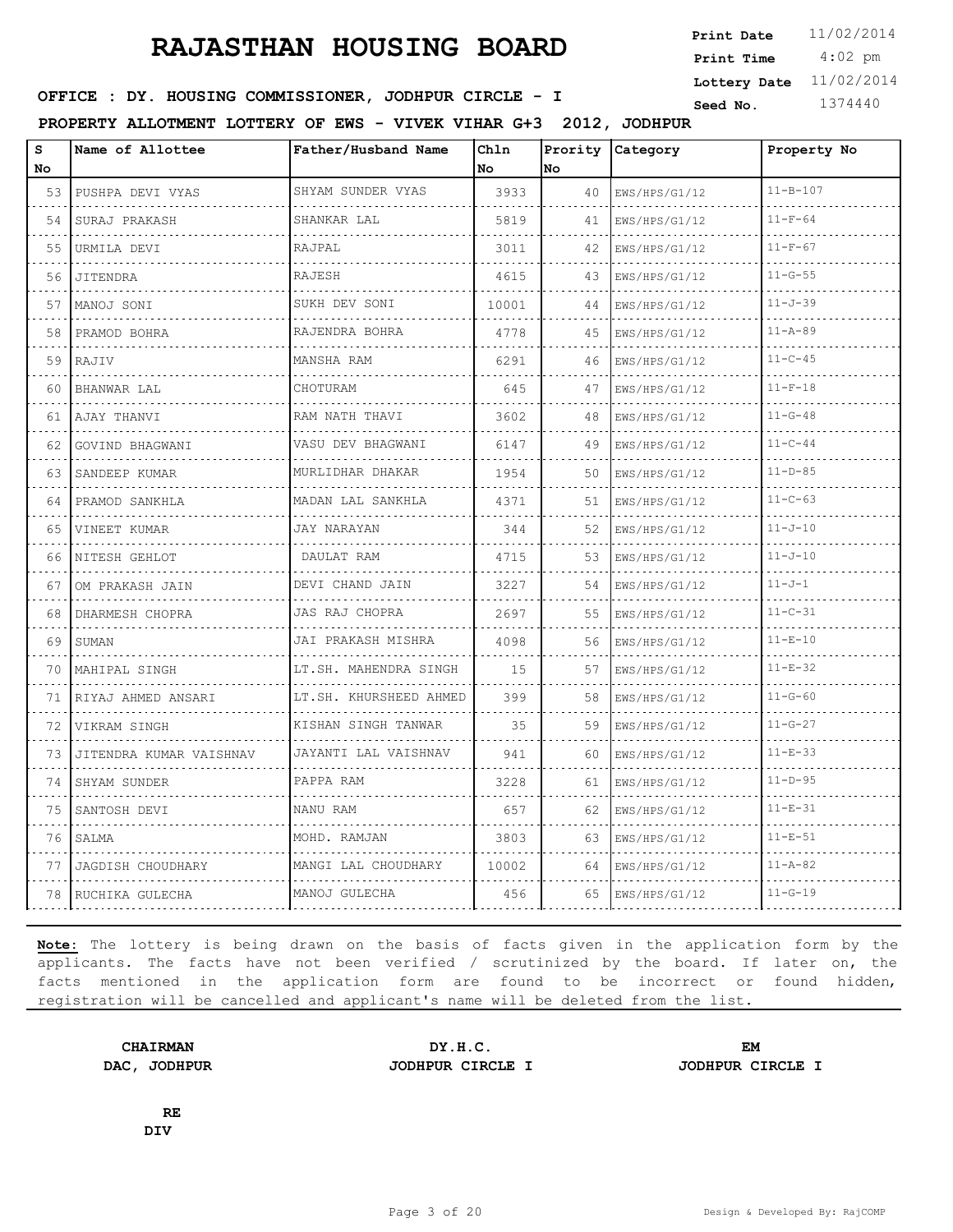4:02 pm **Print Date**  $11/02/2014$ **Print Time Lottery Date** 11/02/2014

### **SEED : DY. HOUSING COMMISSIONER, JODHPUR CIRCLE - I** Seed No. 1374440

**PROPERTY ALLOTMENT LOTTERY OF EWS - VIVEK VIHAR G+3 2012, JODHPUR**

| s<br>No. | Name of Allottee    | Father/Husband Name        | Chln<br>No. | Prority<br>lno. | <b>Category</b> | Property No   |
|----------|---------------------|----------------------------|-------------|-----------------|-----------------|---------------|
| 79       | RATAN               | SURAJ PRAKASH<br>.         | 5507        | 66              | EWS/HPS/G1/12   | $11 - F - 75$ |
| 80       | GANPAT SINGH TANWAR | NARAYAN SINGH TANWAR       | 3811        | 67              | EWS/HPS/G1/12   | $11 - D - 82$ |
| 81       | MANA RAM            | HARJI RAM                  | 652         | 68              | EWS/HPS/G1/12   | $11 - F - 41$ |
| 82       | LEELA CHOUDHARY     | NATHU RAM CHOUDHARY        | 275         | 69              | EWS/HPS/G1/12   | $11-F-90$     |
| 83       | <b>DAKHA</b>        | CHENA RAM                  | 646         | 70              | EWS/HPS/G1/12   | $11 - F - 1$  |
| 84       | MADAN LAL MALPANI   | MAGHRAJ MALPANI            | 2664        | 72              | EWS/HPS/G1/12   | $11 - A - 73$ |
| 85       | ISHWER LAL PARIHAR  | .<br>CHAIN RAJ PARIHAR     | 3089        | 73              | EWS/HPS/G1/12   | $11 - F - 56$ |
| 86       | MUKESH GEHLOT       | DAULAT LAL                 | 4368        | 74              | EWS/HPS/G1/12   | $11-F-36$     |
| 87       | SANWAR ALI          | NOOR MOHD.                 | 5833        | 75              | EWS/HPS/G1/12   | $11 - J - 41$ |
| 88       | PARWATI             | SUKHRAM                    | 3923        | 76              | EWS/HPS/G1/12   | $11-D-42$     |
| 89       | ASHA                | RAJU                       | 5659        | 77              | EWS/HPS/G1/12   | $11 - C - 17$ |
| 90       | RAJAL DEVI          | NARENDRA                   | 21          | 78              | EWS/HPS/G1/12   | $11 - D - 9$  |
| 91       | PRASHANT PUROHIT    | MUKESH PUROHIT<br><u>.</u> | 4854        | 79              | EWS/HPS/G1/12   | $11 - G - 40$ |
| 92       | RAMESH              | LAL CHAND SONI             | 3437        | 80              | EWS/HPS/G1/12   | $11 - F - 31$ |
| 93       | AMIT BOHRA          | ANIL BOHRA                 | 2641        | 81              | EWS/HPS/G1/12   | $11 - J - 27$ |
| 94       | SUA DEVI            | KESA RAM CHOUDHARY         | 6378        | 82              | EWS/HPS/G1/12   | $11 - J - 45$ |
| 95       | RAJKUMARI MATHUR    | JAGDISH LAL MATHUR         | 5364        | 83              | EWS/HPS/G1/12   | $11 - C - 43$ |
| 96       | TEENA               | MOHAN SINGH                | 4084        | 84              | EWS/HPS/G1/12   | $11 - B - 80$ |
| 97       | <b>DOLI</b>         | CHOTURAM                   | 649         | 85              | EWS/HPS/G1/12   | $11 - E - 45$ |
| 98       | GURUNANDAN THANVI   | SHEKHAR THANVI             | 3603        | 86              | EWS/HPS/G1/12   | $11 - C - 41$ |
| 99       | GHANSHYAM           | BABHUTA RAM NAI<br>.       | 6382        | 87              | EWS/HPS/G1/12   | $11 - B - 66$ |
| 100      | SOBHA PUROHIT       | DEEP CHAND PUROHIT         | 3610        | 88              | EWS/HPS/G1/12   | $11 - E - 21$ |
| 101      | GANRAJ VISHNOI      | KESARAM VISHNOI            | 3926        | 89              | EWS/HPS/G1/12   | $11 - D - 55$ |
| 102      | MANNU DEVI          | OM PRAKASH SEN             | 6377        | 90              | EWS/HPS/G1/12   | $11 - B - 65$ |
| 103      | AJAY SOLANKI        | ROOP CHAND SOLANKI         | 5631        | 91              | EWS/HPS/G1/12   | $11 - F - 20$ |
|          | 104 SANJAY GUPTA    | <b>BHUTAN GUPTA</b>        | 1582        | 92              | EWS/HPS/G1/12   | $11 - D - 88$ |

**Note:** The lottery is being drawn on the basis of facts given in the application form by the applicants. The facts have not been verified / scrutinized by the board. If later on, the facts mentioned in the application form are found to be incorrect or found hidden, registration will be cancelled and applicant's name will be deleted from the list.

**DAC, JODHPUR JODHPUR CIRCLE I JODHPUR CIRCLE I**

**CHAIRMAN DY.H.C. EM**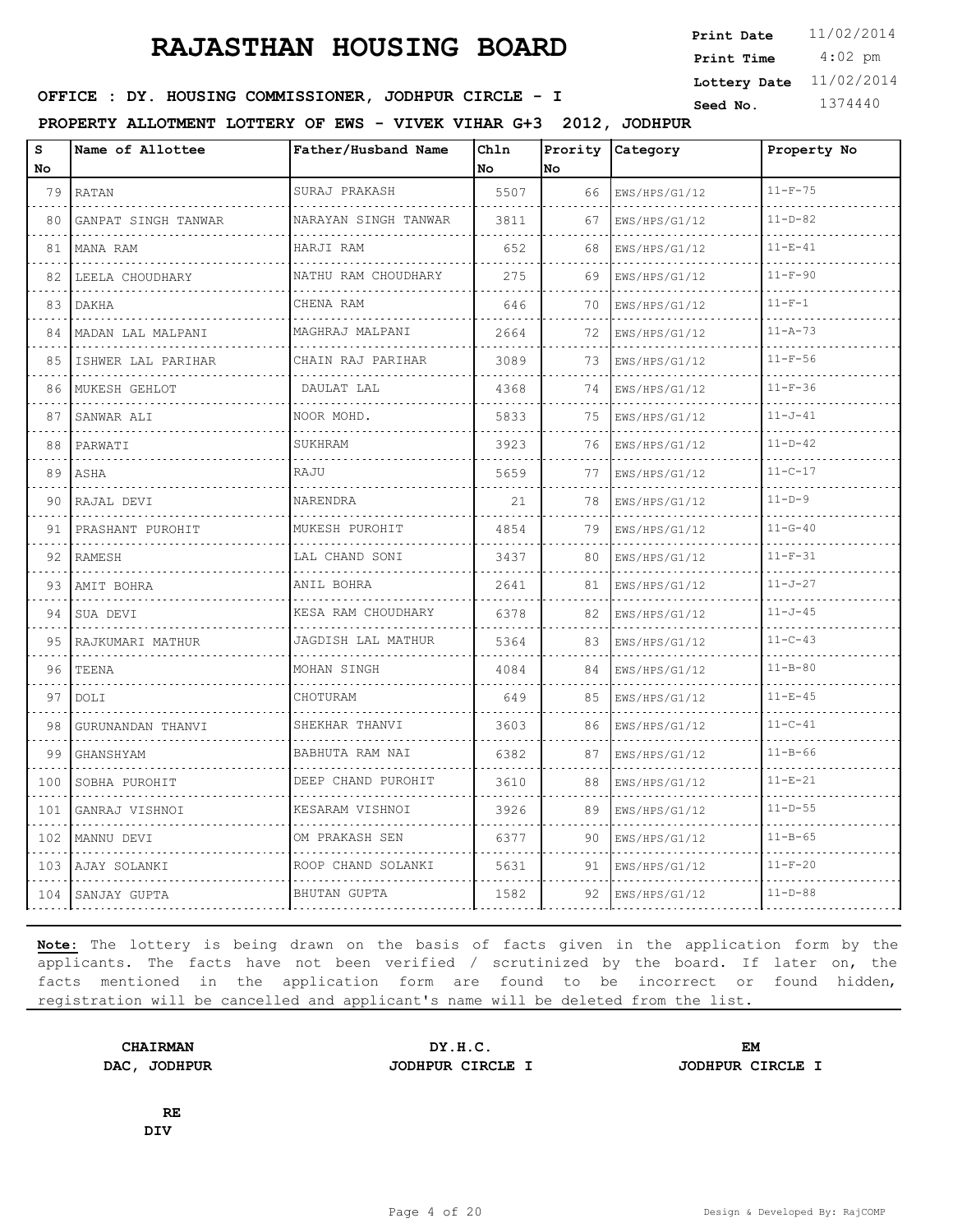4:02 pm **Print Date**  $11/02/2014$ **Print Time Lottery Date** 11/02/2014

### **SEED : DY. HOUSING COMMISSIONER, JODHPUR CIRCLE - I** Seed No. 1374440

**PROPERTY ALLOTMENT LOTTERY OF EWS - VIVEK VIHAR G+3 2012, JODHPUR**

| s<br>No                            | Name of Allottee       | Father/Husband Name | Chln<br>l No | Prority<br>No | Category                            | Property No   |
|------------------------------------|------------------------|---------------------|--------------|---------------|-------------------------------------|---------------|
| 105                                | POONA RAM              | SHIV RAM            | 1719         | 93            | EWS/HPS/G1/12                       | $11-F-37$     |
| $\sim 100$<br>106                  | VIJAY GUPTA            | BHUTAN GUPTA        | 1607         | 94            | .<br>EWS/HPS/G1/12                  | $11 - E - 22$ |
| 107                                | BABU LAL               | MALA RAM NAI        | 6384         | 95            | EWS/HPS/G1/12                       | $11 - E - 24$ |
| 108                                | SHIV PYARI             | JHUMAR LAL<br>.     | 3277         | 96            | EWS/HPS/G1/12<br>.                  | $11 - C - 50$ |
| 109                                | FEZ AHMED              | LT.SH. FARUQ AHMED  | 2240         | 97            | EWS/HPS/G1/12                       | $11 - B - 88$ |
| 110                                | INDU MATHUR            | JAGDISH LAL MATHUR  | 5365         | 98            | EWS/HPS/G1/12                       | $11-F-11$     |
| 111                                | MOHD. HASAN<br>.       | MOHD. AKBAR         | 4396         | 99            | EWS/HPS/G1/12<br>de de de de de dec | $11 - F - 10$ |
| 112                                | PRIYANKA DEVI          | <b>SUKHRAM</b>      | 453          | 100           | EWS/HPS/G1/12                       | $11 - A - 81$ |
| 113                                | VINAY                  | DINESH CHANDRA      | 5632         | 101           | EWS/HPS/G1/12                       | $11 - A - 96$ |
| 114<br>$\sim$ $\sim$ $\sim$        | SONAL                  | LAXMI NARAYAN VYAS  | 3934         | 102           | EWS/HPS/G1/12<br>.                  | $11 - J - 18$ |
| 115                                | BHANWARU RAM           | HEERA RAM           | 651          | 103           | EWS/HPS/G1/12                       | $11 - F - 24$ |
| 116                                | SARITA DEVI            | ASHOK KUMAR         | 139          | 104           | EWS/HPS/G1/12                       | $11 - E - 6$  |
| 117                                | BACHHU LAL GUPTA       | LT.SH. RAM DAYAL    | 335          | 105           | EWS/HPS/G1/12                       | $11 - A - 74$ |
| $  -$<br>118                       | GORU SINGH             | PRABHU SINGH        | 6246         | 106           | EWS/HPS/G1/12                       | $11-F-87$     |
| 119                                | SAMPAT SINGH RATHORE   | UMMED SINGH RATHORE | 4001         | 107           | EWS/HPS/G1/12                       | $11 - D - 57$ |
| 120                                | MAHESH CHANDRA VISHNOI | BABU LAL            | 615          | 108           | EWS/HPS/G1/12                       | $11 - E - 8$  |
| 121                                | ASHWINI KHANDELWAL     | SURAJ KISHAN        | 2631         | 109           | EWS/HPS/G1/12                       | $11 - D - 91$ |
| 122                                | MOHAN SINGH            | JAGAT SINGH         | 1024         | 110           | EWS/HPS/G1/12                       | $11 - A - 72$ |
| 123                                | SHAILENDRA VYAS        | DHARMENDRA VYAS     | 2294         | 111           | EWS/HPS/G1/12                       | $11 - E - 92$ |
| 124                                | TABASUM BANO           | MOHD. SHAKIL        | 1922         | 112           | EWS/HPS/G1/12                       | $11 - E - 71$ |
| $- - - -$<br>125<br>.              | <b>HEMA</b>            | JAMAN DAS           | 6453         | 113           | EWS/HPS/G1/12                       | $11 - A - 76$ |
| 126                                | DURGA DEVI             | LT.SH. SUSHIL KUMAR | 789          | 114           | EWS/HPS/G1/12                       | $11 - C - 64$ |
| 127<br>$\sim$ $\sim$ $\sim$ $\sim$ | VIKRAM JANGID          | KALYAN MAL JANGID   | 365          | 115           | EWS/HPS/G1/12                       | $11-F-91$     |
| 128                                | VINOD PAREEK           | RADHA KISHAN        | 6670         | 116           | EWS/HPS/G1/12                       | $11 - G - 45$ |
| 129                                | MANISH MALPANI         | MAGRAJ MALPANI      | 398          | 118           | EWS/HPS/G1/12                       | $11 - D - 69$ |
| 130                                | <b>SHIV KARAN</b>      | RAM DHAN            | 1623         | 119           | EWS/HPS/G1/12                       | $11-D-48$     |

**Note:** The lottery is being drawn on the basis of facts given in the application form by the applicants. The facts have not been verified / scrutinized by the board. If later on, the facts mentioned in the application form are found to be incorrect or found hidden, registration will be cancelled and applicant's name will be deleted from the list.

**DAC, JODHPUR JODHPUR CIRCLE I JODHPUR CIRCLE I**

**CHAIRMAN DY.H.C. EM**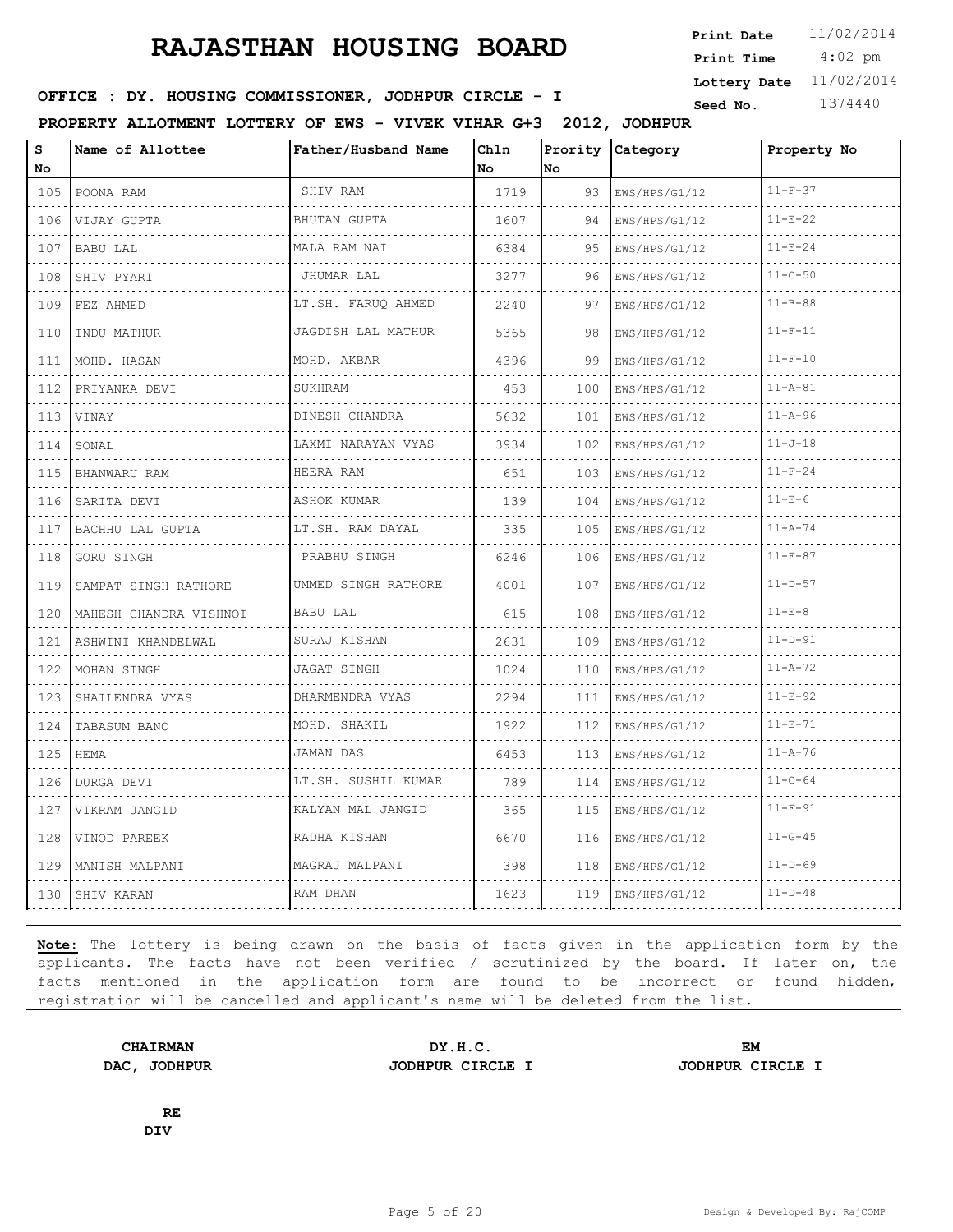4:02 pm **Print Date**  $11/02/2014$ **Print Time Lottery Date** 11/02/2014

### **SEED : DY. HOUSING COMMISSIONER, JODHPUR CIRCLE - I** Seed No. 1374440

**PROPERTY ALLOTMENT LOTTERY OF EWS - VIVEK VIHAR G+3 2012, JODHPUR**

| s<br>No                            | Name of Allottee       | Father/Husband Name                          | Chln<br>No. | Prority<br>No | Category           | Property No    |
|------------------------------------|------------------------|----------------------------------------------|-------------|---------------|--------------------|----------------|
| 131                                | NARENDRA SINGH         | CHANDRA SINGH                                | 4213        | 120           | EWS/HPS/G1/12      | $11 - D - 90$  |
| $\sim$ $\sim$ $\sim$ $\sim$<br>132 | NEMA RAM               | SOHAN LAL                                    | 2866        | 121           | .<br>EWS/HPS/G1/12 | $11 - C - 42$  |
| 133                                | PRAPHUL NARAYAN MATHUR | PRABHAV NARAYAN MATHUR                       | 668         | 122           | EWS/HPS/G1/12      | $11 - C - 10$  |
| 134                                | VINOD JOSHI            | LT.SH. GORDHAN DAS JOSH<br>.                 | 3601        | 123           | EWS/HPS/G1/12      | $11 - C - 10$  |
| 135                                | .<br>SAGAR RAMAWT      | RAKESH RAMAWAT                               | 6405        | 124           | .<br>EWS/HPS/G1/12 | $11 - D - 3$   |
| 136                                | VAIBHAV                | K.C. PUROHIT                                 | 2883        | 125           | EWS/HPS/G1/12      | $11 - G - 10$  |
| 137                                | SHAITANA RAM           | SURTA RAM                                    | 1127        | 126           | EWS/HPS/G1/12      | $11 - J - 28$  |
| 138                                | .<br>SURENDRA KUMAR    | CHANNMAL PALIWAL                             | 6385        | 127           | EWS/HPS/G1/12      | $11 - B - 110$ |
| 139                                | INDU BALA CHOUDHARY    | JITENDRA JAKHAD                              | 1909        | 128           | EWS/HPS/G1/12      | $11 - F - 95$  |
| 140                                | RADHA KRISHNA          | MOHAN RAM                                    | 3924        | 129           | EWS/HPS/G1/12      | $11 - E - 56$  |
| 141                                | ILAYCHI DEVI           | OM PRAKASH                                   | 3278        | 130           | EWS/HPS/G1/12      | $11 - G - 17$  |
| 142                                | PUSHPA LALWANI         | ISHWER LALWANI                               | 3747        | 131           | EWS/HPS/G1/12      | $11 - G - 32$  |
| 143                                | PRERANA                | MANOHAR LAL                                  | 4712        | 132           | EWS/HPS/G1/12      | $11 - J - 47$  |
| 144                                | KAMLA DEVI             | .<br>KANWARA RAM                             | 5350        | 133           | EWS/HPS/G1/12      | $11 - C - 38$  |
| 145                                | PRAVEEN KUMAR          | SATYA NARAYAN                                | 3264        | 134           | EWS/HPS/G1/12      | $11 - E - 49$  |
| 146                                | LALITA                 | DINESH CHANDRA<br><u>e e e e e e e e e e</u> | 5630        | 135           | EWS/HPS/G1/12      | $11 - C - 24$  |
| $\sim$ $\sim$ $\sim$<br>147        | INDER SINGH            | RAM CHANDRA                                  | 6404        | 136           | EWS/HPS/G1/12      | $11 - D - 61$  |
| 148                                | JAS RAJ CHOPRA         | PREMRAJ CHOPRA                               | 2730        | 137           | EWS/HPS/G1/12      | $11 - G - 11$  |
| 149                                | DEVI                   | LT.SH. MOOL SINGH                            | 1447        | $\mathbf{1}$  | EWS/HPS/G1/12      | $11 - F - 8$   |
| 150                                | SEEMA PRAJAPAT         | GHANSHYAM PRAJAPAT                           | 925         | 2             | EWS/HPS/G1/12      | $11-F-72$      |
| 151                                | RAM RATAN              | BODU RAM                                     | 10003       | 3             | EWS/HPS/G1/12      | $11 - E - 44$  |
| 152                                | GAJENDRA PRASAD VYAS   | RAM CHANDRA VYAS                             | 994         | 1             | EWS/ORS/G2/12      | $11 - G - 24$  |
| .<br>153                           | <b>BABU SINGH</b>      | SHIV DAN SINGH                               | 3174        | 2             | EWS/ORS/G2/12      | $11 - A - 111$ |
| 154                                | ARJUN SINGH            | DHAN SINGH                                   | 319         | 3             | EWS/ORS/G2/12      | $11 - C - 26$  |
| 155                                | RAMESH CHANDRA CHOUHAN | GULAB CHAND CHOUHAN                          | 6483        | 4             | EWS/ORS/G2/12      | $11 - G - 22$  |
| 156                                | SUKHVINDRA KOAR        | LT.SH. LAXMAN SINGH                          | 2195        | 5.            | EWS/ORS/G2/12      | $11 - B - 99$  |

**Note:** The lottery is being drawn on the basis of facts given in the application form by the applicants. The facts have not been verified / scrutinized by the board. If later on, the facts mentioned in the application form are found to be incorrect or found hidden, registration will be cancelled and applicant's name will be deleted from the list.

**CHAIRMAN DY.H.C. EM DAC, JODHPUR JODHPUR CIRCLE I JODHPUR CIRCLE I**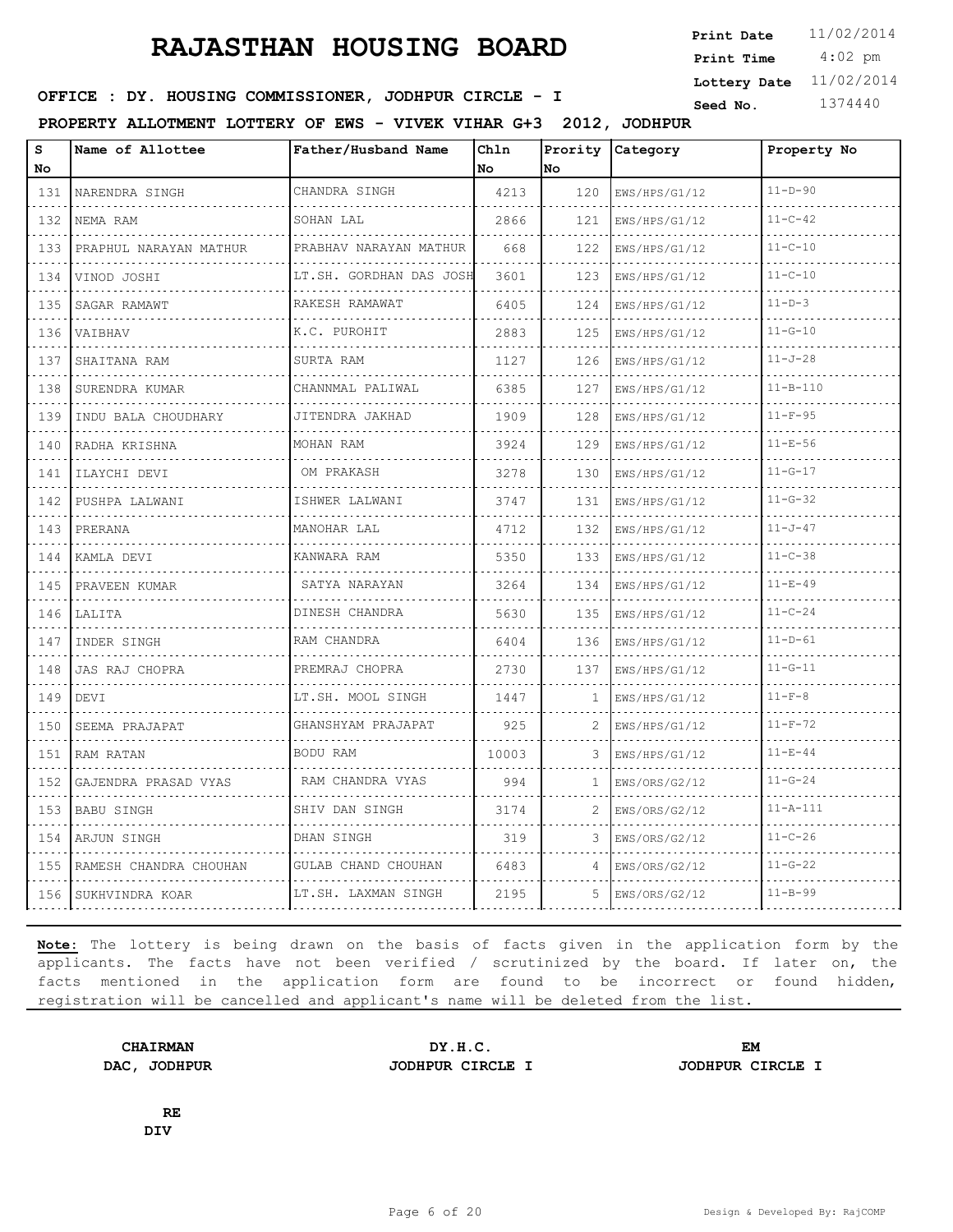4:02 pm **Print Date**  $11/02/2014$ **Print Time Lottery Date** 11/02/2014

### **SEED : DY. HOUSING COMMISSIONER, JODHPUR CIRCLE - I** Seed No. 1374440

**PROPERTY ALLOTMENT LOTTERY OF EWS - VIVEK VIHAR G+3 2012, JODHPUR**

| S<br>No                                                                                                                                                                       | Name of Allottee    | Father/Husband Name      | Chln<br>No | Prority<br>No | Category           | Property No    |
|-------------------------------------------------------------------------------------------------------------------------------------------------------------------------------|---------------------|--------------------------|------------|---------------|--------------------|----------------|
| 157                                                                                                                                                                           | PRIYANKA MISHRA     | LT.SH. DHANRAJ MISHRA    | 5988       | 6             | EWS/ORS/G2/12      | $11-F-26$      |
| .<br>158                                                                                                                                                                      | .<br>PARAS KANWAR   | .<br>CHHOTU SINGH PANWAR | 5667       | 8             | .<br>EWS/ORS/G2/12 | $11 - E - 12$  |
| 159                                                                                                                                                                           | SAHADAB KHAN        | SHER KHAN                | 4637       | 9             | EWS/ORS/G2/12      | $11 - G - 43$  |
| .<br>160                                                                                                                                                                      | PUSHA RAM           | <b>BALU RAM</b>          | 873        | 10            | EWS/ORS/G2/12      | $11 - F - 77$  |
| .<br>161                                                                                                                                                                      | BHIMA RAM           | .<br>DHANNA RAM          | 3059       | 11            | .<br>EWS/ORS/G2/12 | $11 - A - 107$ |
| 162                                                                                                                                                                           | LAXMI KANT SONI     | BHANWAR LAL SONI         | 6613       | 12            | EWS/ORS/G2/12      | $11-D-4$       |
| 163                                                                                                                                                                           | NARANGI DEVI        | MISHRI LAL<br><u>.</u> . | 3143       | 13            | EWS/ORS/G2/12      | $11-E-5$       |
| .<br>164                                                                                                                                                                      | SUKHRAM             | JAGMAL RAM               | 4871       | 14            | EWS/ORS/G2/12      | $11 - E - 75$  |
| 165<br>.                                                                                                                                                                      | SAROJ TATER         | SANJAY KUMAR TATER       | 3434       | 15            | EWS/ORS/G2/12      | $11 - E - 64$  |
| 166<br>.                                                                                                                                                                      | ABDUL VAHID         | MOHD. HANIF<br>.         | 976        | 16            | EWS/ORS/G2/12      | $11 - C - 22$  |
| 167                                                                                                                                                                           | BABU LAL SHARMA     | RADHESHYAM SHARMA        | 171        | 18            | EWS/ORS/G2/12      | $11 - J - 30$  |
| 168<br>.                                                                                                                                                                      | PREM SINGH          | DHAN SINGH               | 3359       | 19            | EWS/ORS/G2/12      | $11-F-96$      |
| 169<br>.                                                                                                                                                                      | JAI RAM             | MANGANA RAM              | 4870       | 20            | EWS/ORS/G2/12      | $11 - C - 19$  |
| 170                                                                                                                                                                           | CHOTHI              | <b>BABU LAL</b>          | 4872       | 21            | EWS/ORS/G2/12      | $11 - C - 62$  |
| 171<br>الداعات الدائد                                                                                                                                                         | RANCHOD RAM         | KANA RAM                 | 5538       | 22            | EWS/ORS/G2/12      | $11 - G - 38$  |
| 172<br>.                                                                                                                                                                      | ANAND KOAR VYAS     | LT.SH. SHYAM KRISHNA VY  | 3744       | 23            | EWS/ORS/G2/12      | $11 - A - 65$  |
| 173                                                                                                                                                                           | BHANWARI DEVI       | HEERA LAL LAKHARA        | 5358       | 24            | EWS/ORS/G2/12      | $11 - B - 102$ |
| 174                                                                                                                                                                           | UMMED SINGH RATHORE | GOP SINGH                | 3446       | 25            | EWS/ORS/G2/12      | $11 - G - 25$  |
| $\sim$ $\sim$ $\sim$ $\sim$<br>175                                                                                                                                            | CHETAN LAL BHATI    | BHIKA RAM BHATI          | 2433       | 26            | EWS/ORS/G2/12      | $11 - B - 70$  |
| 176                                                                                                                                                                           | CHITRESH CHHANGANI  | BHANWAR LAL CHHANGANI    | 2983       | 27            | EWS/ORS/G2/12      | $11 - A - 84$  |
| $\mathcal{L}^{\mathcal{A}}\left( \mathcal{L}^{\mathcal{A}}\right) =\mathcal{L}^{\mathcal{A}}\left( \mathcal{L}^{\mathcal{A}}\right)$<br>177<br>$\omega$ , $\omega$ , $\omega$ | MAHIPAL             | ARJUN RAM                | 4873       | 28            | EWS/ORS/G2/12      | $11 - B - 111$ |
| 178                                                                                                                                                                           | KAMLESH MISHRA      | KAPIL MISHRA             | 5947       | 29            | EWS/ORS/G2/12      | $11 - E - 55$  |
| 179                                                                                                                                                                           | DUGER SINGH TAK     | LABU RAM TAK             | 4840       | 30            | EWS/ORS/G2/12      | $11-D-8$       |
| $\cdots$<br>180<br>.                                                                                                                                                          | BHAWANA GEHLOT      | LT.SH. SHAITAN SINGH     | 6482       | 31            | EWS/ORS/G2/12      | $11 - A - 79$  |
| 181                                                                                                                                                                           | KIRTI BAFNA         | NITESH BAFNA             | 2823       | 33            | EWS/ORS/G2/12      | $11 - B - 75$  |
| 182                                                                                                                                                                           | JEETU FARHA         | <b>JAVED KHAN</b>        | 4266       | 34            | EWS/ORS/G2/12      | $11 - A - 95$  |

**Note:** The lottery is being drawn on the basis of facts given in the application form by the applicants. The facts have not been verified / scrutinized by the board. If later on, the facts mentioned in the application form are found to be incorrect or found hidden, registration will be cancelled and applicant's name will be deleted from the list.

**CHAIRMAN DY.H.C. EM DAC, JODHPUR JODHPUR CIRCLE I JODHPUR CIRCLE I**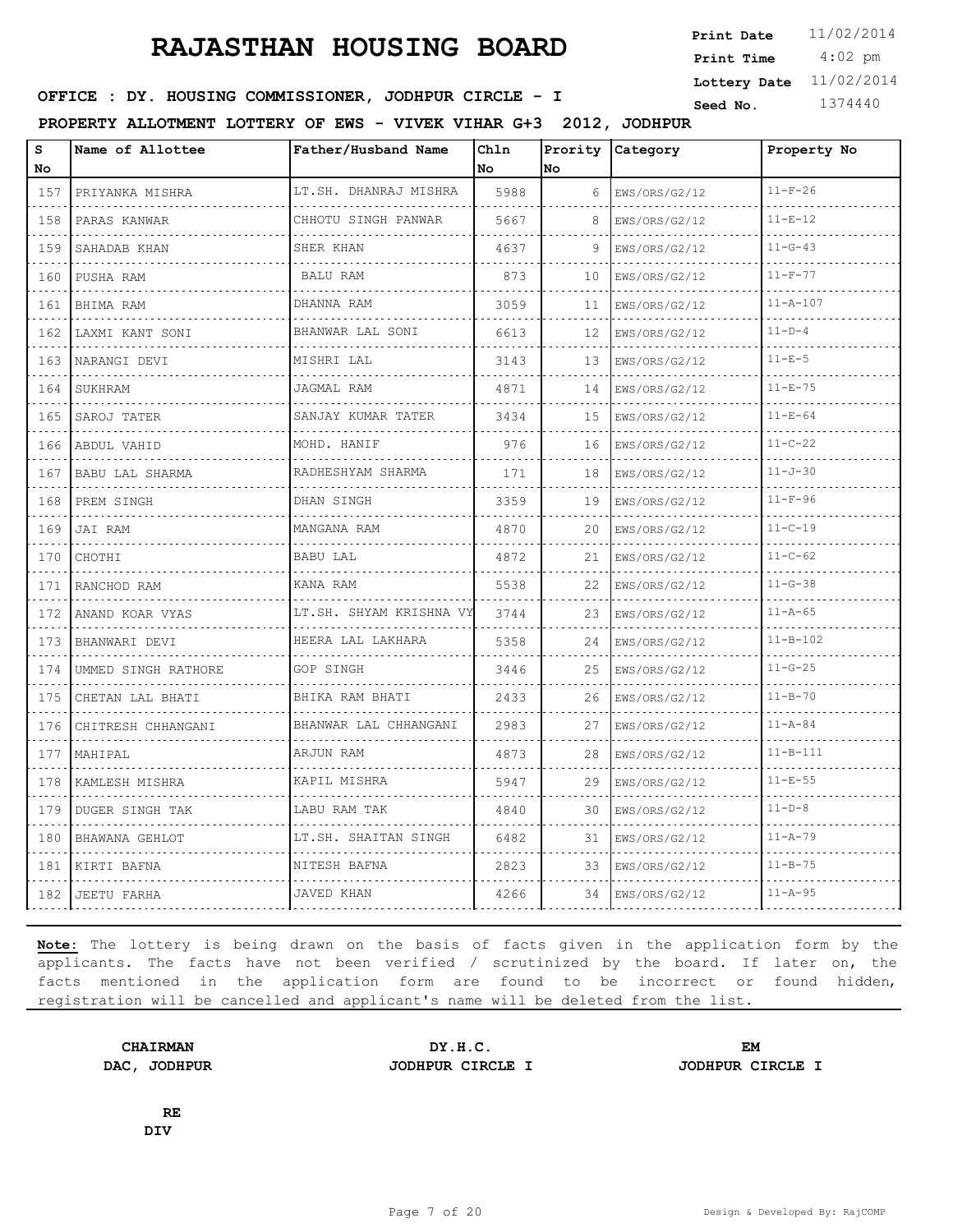4:02 pm **Print Date**  $11/02/2014$ **Print Time Lottery Date** 11/02/2014

### **SEED : DY. HOUSING COMMISSIONER, JODHPUR CIRCLE - I** Seed No. 1374440

**PROPERTY ALLOTMENT LOTTERY OF EWS - VIVEK VIHAR G+3 2012, JODHPUR**

| S<br>No       | Name of Allottee       | Father/Husband Name   | Chln<br>No | Prority<br>No | Category      | Property No    |
|---------------|------------------------|-----------------------|------------|---------------|---------------|----------------|
| 183           | MANISH GEHLOT          | NAND KISHORE          | 2638       | 35            | EWS/ORS/G2/12 | $11-D-38$      |
| .<br>184      | KAILASH KUMAR OJHA     | .<br>CHAMPA LAL OJHA  | 10008      | 36            | EWS/ORS/G2/12 | $11-F-13$      |
| 185           | RAJENDRA BHATI         | GHISU LAL BHATI       | 2811       | 37            | EWS/ORS/G2/12 | $11-D-45$      |
| 186           | SHARWAN KUMAR          | LUMBA RAM BISHNOI     | 10009      | 38            | EWS/ORS/G2/12 | $11 - D - 47$  |
| $\sim$<br>187 | MANGA RAM              | BHAGU RAM             | 1302       | 39            | EWS/ORS/G2/12 | $11 - F - 79$  |
| 188           | MAHESH KUMAR SHARMA    | MOHAN LAL SHARMA      | 4079       | 40            | EWS/ORS/G2/12 | $11-F-61$      |
| 189           | REWAT SINGH            | ROOP SINGH            | 1153       | 41            | EWS/ORS/G2/12 | $11 - E - 85$  |
| .<br>190      | CHANDRA MUTHA          | PRAKASH CHANDRA MUTHA | 4512       | 42            | EWS/ORS/G2/12 | $11 - C - 35$  |
| 191           | HAZARA                 | JAMLUDEEN             | 6206       | 43            | EWS/ORS/G2/12 | $11 - D - 14$  |
| 192           | <b>GOPAL SINGH</b>     | NARAYAN SINGH         | 5548       | 44            | EWS/ORS/G2/12 | $11 - B - 95$  |
| .<br>193      | SHABUDEEN SHEK         | ALLAUDEEN SHEK        | 1507       | 45            | EWS/ORS/G2/12 | $11-F-7$       |
| 194           | PREM SINGH             | KHUSHAL SINGH         | 2678       | 46            | EWS/ORS/G2/12 | $11 - E - 69$  |
| .<br>195      | MOTA RAM               | RUPA RAM MALI         | 5048       | 47            | EWS/ORS/G2/12 | $11 - G - 13$  |
| .<br>196      | HEER SINGH             | ROOP SINGH            | 5340       | 48            | EWS/ORS/G2/12 | $11 - A - 112$ |
| 197           | PREHLAD GURJAR         | MANMOHAN GURJAR       | 6273       | 51            | EWS/ORS/G2/12 | $11 - F - 94$  |
| 198           | SONAM SONIWAL          | BALESHWAR THAKUR      | 997        | 52            | EWS/ORS/G2/12 | $11 - G - 47$  |
| .<br>199      | MAHESH KUMAR DARJI     | OM PRAKASH DARJI      | 1586       | 53            | EWS/ORS/G2/12 | $11 - D - 16$  |
| 200           | HEERA LAL LAKHARA<br>. | LEELA RAM LAKHARA     | 6442       | 55            | EWS/ORS/G2/12 | $11 - G - 29$  |
| 201           | MOHD. SADIK            | ABDUL VAHID           | 1866       | 56            | EWS/ORS/G2/12 | $11 - D - 6$   |
| 202           | <b>JANAK SINGH</b>     | VERISHAL SINGH        | 4556       | 57            | EWS/ORS/G2/12 | $11 - A - 69$  |
| 203           | KAILASH KANWAR         | HUKAM SINGH DEVRA     | 5682       | 58            | EWS/ORS/G2/12 | $11 - E - 13$  |
| 204           | MOHD. NISAR            | GULAM RASHUL          | 1468       | 59            | EWS/ORS/G2/12 | $11 - D - 67$  |
| 205           | RAM NARAYAN VISHNOI    | MANOHAR LAL VISHNOI   | 3637       | 60            | EWS/ORS/G2/12 | $11 - B - 78$  |
| 206           | MO. RIYAZ              | KALU KAHAN            | 5468       | 61            | EWS/ORS/G2/12 | $11 - D - 12$  |
| 207           | SUKHIYA DEVI           | DURGA RAM             | 379        | 62            | EWS/ORS/G2/12 | $11 - D - 2$   |
| 208           | SURESH KUMAR SHARMA    | KEDAR MAL SHARMA      | 4080       | 63            | EWS/ORS/G2/12 | $11 - J - 37$  |

**Note:** The lottery is being drawn on the basis of facts given in the application form by the applicants. The facts have not been verified / scrutinized by the board. If later on, the facts mentioned in the application form are found to be incorrect or found hidden, registration will be cancelled and applicant's name will be deleted from the list.

**CHAIRMAN DY.H.C. EM DAC, JODHPUR JODHPUR CIRCLE I JODHPUR CIRCLE I**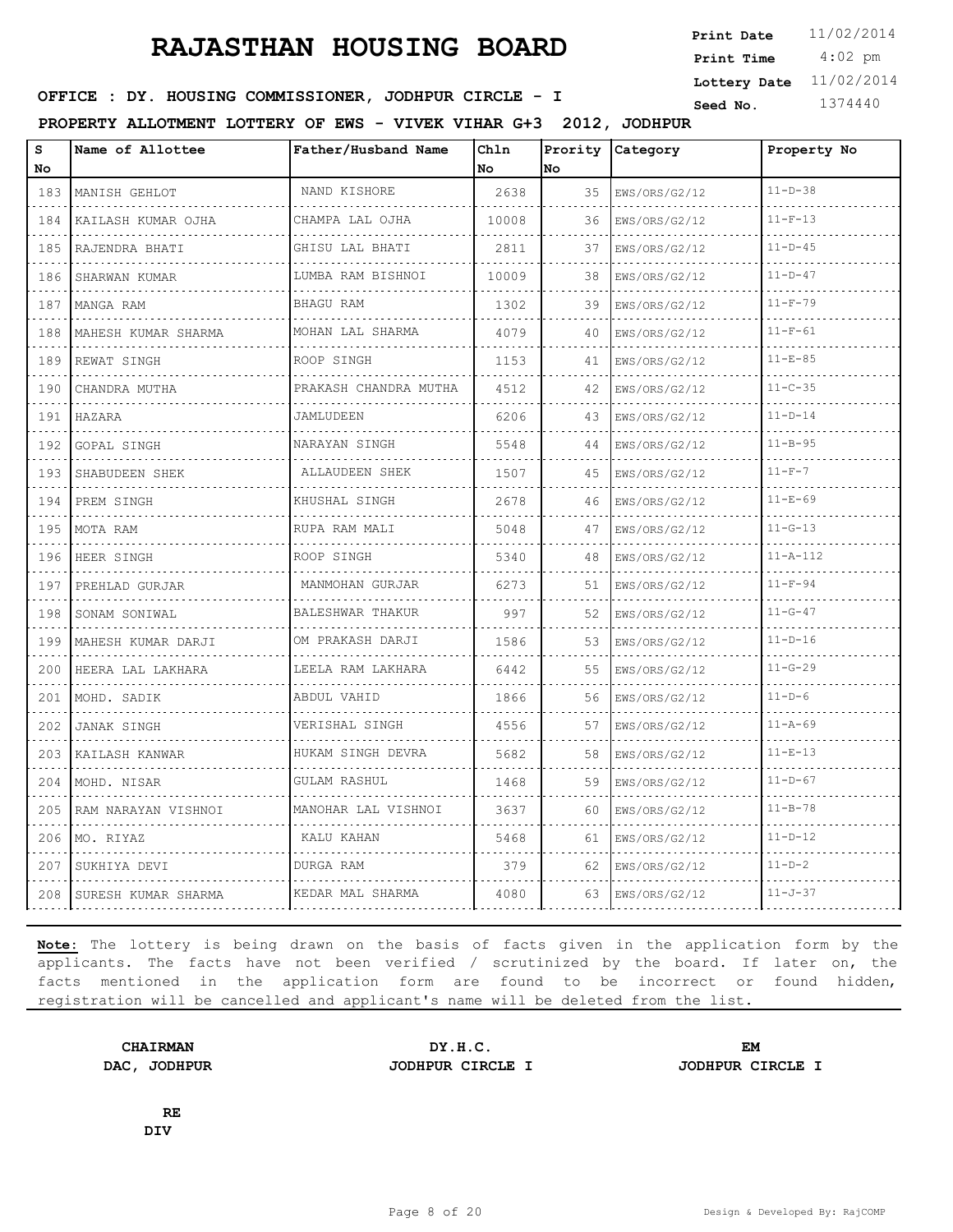4:02 pm **Print Date**  $11/02/2014$ **Print Time Lottery Date** 11/02/2014

### **SEED : DY. HOUSING COMMISSIONER, JODHPUR CIRCLE - I** Seed No. 1374440

**PROPERTY ALLOTMENT LOTTERY OF EWS - VIVEK VIHAR G+3 2012, JODHPUR**

| s<br>No | Name of Allottee           | Father/Husband Name                | Ch1n<br>No. | <b>No</b> | Prority Category | Property No    |
|---------|----------------------------|------------------------------------|-------------|-----------|------------------|----------------|
| 209     | KAMLA DEVI                 | SHYAM SUNDER CHOUHAN               | 6592        | 64        | EWS/ORS/G2/12    | $11 - F - 55$  |
| 210     | GIRDHARI BHARTI            | CHAIN BHARTI                       | 5010        | 65        | EWS/ORS/G2/12    | $11 - J - 23$  |
| 211     | DINESH PAREEK              | RAM LAL PAREEK                     | 5863        | 66        | EWS/ORS/G2/12    | $11 - G - 31$  |
| 212     | MOHINI DEVI                | KALU RAM                           | 1602        | 67        | EWS/ORS/G2/12    | $11 - J - 21$  |
| 213     | RAJENDRA SINGH RATHORE     | MAGH SINGH                         | 5569        | 69        | EWS/ORS/G2/12    | $11 - E - 27$  |
| 214     | CHANDRA PAL SINGH          | JODHA SINGH                        | 4089        | 70        | EWS/ORS/G2/12    | $11 - G - 15$  |
| 215     | MOHAN SINGH                | AMAR SINGH                         | 4178        | 71        | EWS/ORS/G2/12    | $11 - J - 24$  |
| 216     | RANJIT SINGH               | KHIV SINGH RAJPUROHIT              | 5095        | 72        | EWS/ORS/G2/12    | $11 - C - 32$  |
| 217     | KHIV SINGH RAJPUROHIT<br>. | RAM SINGH RAJPUROHIT               | 5094        | 73        | EWS/ORS/G2/12    | $11 - E - 70$  |
| 218     | RAMA RAM                   | GHISHA RAM                         | 3242        | 74        | EWS/ORS/G2/12    | $11 - J - 29$  |
| 219     | TEJ PAL                    | MOTI RAM                           | 927         | 75        | EWS/ORS/G2/12    | $11 - F - 23$  |
| 220     | SABRA BEGAM                | LATE SHREE MOHAMMAD RI<br><u>.</u> | 5467        | 76        | EWS/ORS/G2/12    | $11 - A - 101$ |
| 221     | PRAKASH PARIHAR            | ARJUN SINGH PARIHAR                | 4230        | 77        | EWS/ORS/G2/12    | $11 - A - 108$ |
| 222     | JYOTI TATER                | RAJENDRA KUMAR TATER               | 3435        | 78        | EWS/ORS/G2/12    | $11-F-76$      |
| 223     | SOHAN KANWAR               | UMMED SINGH                        | 5549        | 79        | EWS/ORS/G2/12    | $11 - C - 28$  |
| 224     | MISHRI LAL MEWARA          | KUSA RAM MEWARA                    | 3308        | 80        | EWS/ORS/G2/12    | $11 - D - 15$  |
| 225     | MANISH PARIHAR             | JUGAL KISHORE SEN                  | 497         | 81        | EWS/ORS/G2/12    | $11 - C - 7$   |
| 226     | PRIYANKA SEN               | KAMLESH PARIHAR                    | 3293        | 82        | EWS/ORS/G2/12    | $11 - F - 5$   |
| 227     | REHMAT BANO                | NASEEM ALI                         | 5987        | 83        | EWS/ORS/G2/12    | $11 - E - 30$  |
| 228     | PREM SINGH                 | MANOHAR SINGH                      | 5623        | 84        | EWS/ORS/G2/12    | $11-F-29$      |
| 229     | PESTA DEVI                 | RAM NIWAS MUNDARIYADA<br>.         | 6360        | 85        | EWS/ORS/G2/12    | $11-F-30$      |
| 230     | PURSHOTTAM BHOJWANI        | GODHUMAL BHOJWANI                  | 3168        | 86        | EWS/ORS/G2/12    | $11 - B - 68$  |
| 231     | ATMA RAM                   | LT.SH. GHURAI RAM                  | 1858        | 87        | EWS/ORS/G2/12    | $11 - A - 106$ |
| 232     | DINESH VAISHNAV            | <b>BABU DAS VAISHNAV</b>           | 10010       | 89        | EWS/ORS/G2/12    | $11 - D - 59$  |
| 233     | VIKRAM SINGH               | BHAGWAN SINGH                      | 3358        | 90        | EWS/ORS/G2/12    | $11 - D - 62$  |
| 234     | SNEHA KANUGA               | RAMESH CHAND KANUGA                | 2155        | 91        | EWS/ORS/G2/12    | $11 - B - 83$  |

**Note:** The lottery is being drawn on the basis of facts given in the application form by the applicants. The facts have not been verified / scrutinized by the board. If later on, the facts mentioned in the application form are found to be incorrect or found hidden, registration will be cancelled and applicant's name will be deleted from the list.

**DAC, JODHPUR JODHPUR CIRCLE I JODHPUR CIRCLE I**

**CHAIRMAN DY.H.C. EM**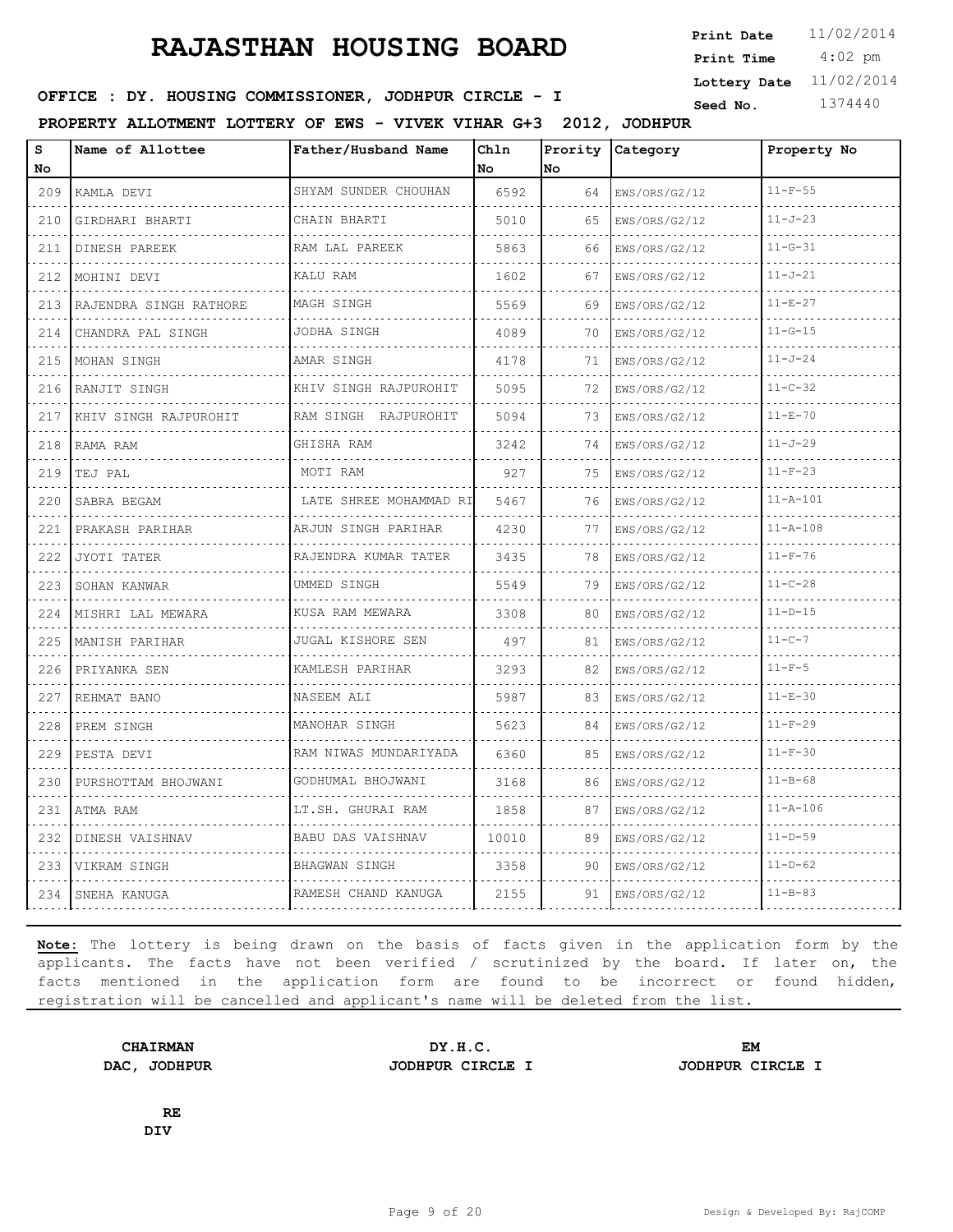4:02 pm **Print Date**  $11/02/2014$ **Print Time Lottery Date** 11/02/2014

### **SEED : DY. HOUSING COMMISSIONER, JODHPUR CIRCLE - I** Seed No. 1374440

**PROPERTY ALLOTMENT LOTTERY OF EWS - VIVEK VIHAR G+3 2012, JODHPUR**

| S<br>No                            | Name of Allottee         | Father/Husband Name         | Chln<br>No | Prority<br>No | Category           | Property No    |
|------------------------------------|--------------------------|-----------------------------|------------|---------------|--------------------|----------------|
| 235                                | REENA THAKUR             | <b>BALESHAWAR</b>           | 1504       | 92            | EWS/ORS/G2/12      | $11 - E - 42$  |
| $\sim$ $\sim$ $\sim$ $\sim$<br>236 | TARA DEVI                | VINOD                       | 6277       | 93            | .<br>EWS/ORS/G2/12 | $11 - D - 10$  |
| 237                                | BHANWARI DEVI RAJPUROHIT | KHIV SINGH RAJPUROHIT       | 5096       | 94            | EWS/ORS/G2/12      | $11 - A - 86$  |
| 238                                | KIRAN RAJPUROHIT         | BHARAT SINGH<br>.           | 3910       | 95            | EWS/ORS/G2/12      | $11 - C - 9$   |
| $   -$<br>239                      | <b>BAJRANG SINGH</b>     | HIMMAT SINGH                | 6612       | 96            | EWS/ORS/G2/12      | $11 - G - 59$  |
| 240                                | MOHD. UMER OURESHI       | MOHD. HANIF OURESHI         | 1467       | 97            | EWS/ORS/G2/12      | $11 - C - 58$  |
| 241<br>المناسبات                   | BHIKHI SONI              | SANTOSH KUMAR KHATRI<br>.   | 2102       | 98            | EWS/ORS/G2/12      | $11 - D - 86$  |
| 242                                | SANGEETA                 | RAJENDRA KUMAR              | 2822       | 99            | EWS/ORS/G2/12      | $11 - B - 101$ |
| 243                                | PRAKASH BHATI            | CHETAN LAL BHATI            | 2432       | 100           | EWS/ORS/G2/12      | $11 - F - 89$  |
| 244<br>.                           | TIKAM SINGH              | MAL SINGH                   | 3360       | 101           | EWS/ORS/G2/12      | $11 - E - 88$  |
| 245                                | DEEP NARAYAN SINGH       | JAGDISH PRASAD KUSHWAHA     | 4968       | 1             | EWS/HPS/G2/12      | $11 - G - 50$  |
| 246                                | DWARKADAS                | PARASHU MAL                 | 1343       | 2             | EWS/HPS/G2/12      | $11 - C - 13$  |
| 247                                | BHARTI DEVI              | MANOHAR DAS                 | 5434       | 3             | EWS/HPS/G2/12      | $11-F-19$      |
| 248                                | LOHRA DEVI               | POONA RAM                   | 4751       |               | EWS/HPS/G2/12      | $11 - G - 7$   |
| 249                                | LOKESH                   | MOTI LAL                    | 965        | 5             | EWS/HPS/G2/12      | $11 - G - 41$  |
| 250                                | SUMAR KHAN               | <b>BABU KHAN</b>            | 3313       | 6             | EWS/HPS/G2/12      | $11 - C - 25$  |
| 251                                | NAND KISHORE             | KUSHAL DAS                  | 5944       | 7             | EWS/HPS/G2/12      | $11-F-21$      |
| 252                                | <b>JAGDISH GIRI</b>      | JHUMAR GIRI                 | 5153       | 8             | EWS/HPS/G2/12      | $11 - B - 106$ |
| 253                                | GOVIND DAS               | SHANKAR DAS                 | 4218       | 9             | EWS/HPS/G2/12      | $11-F-53$      |
| 254<br>$  -$                       | MUKESH JOSHI             | JUGAL KISHORE JOSHI         | 3247       | 11            | EWS/HPS/G2/12      | $11 - D - 73$  |
| 255                                | PRATIBHA CHOUHAN         | SURENDRA SINGH CHOUHAN<br>. | 4414       | 12            | EWS/HPS/G2/12      | $11 - E - 63$  |
| $\sim$ $\sim$ $\sim$ $\sim$<br>256 | LOKESH LOHANI            | ASHOK LOHANI                | 6189       | 13            | EWS/HPS/G2/12      | $11-F-32$      |
| 257<br>$\sim$ $\sim$ $\sim$ $\sim$ | PRIYANKA MALVIYA         | PRABHU LAL                  | 5008       | 14            | EWS/HPS/G2/12      | $11 - J - 46$  |
| 258                                | NARPATRAM KHILARI        | UDA RAM                     | 2635       | 15            | EWS/HPS/G2/12      | $11 - C - 33$  |
| 259                                | HIMANSU SONI             | GORI SHANKAR SONI           | 3146       | 16            | EWS/HPS/G2/12      | $11 - G - 6$   |
| 260                                | CHANDAN SINGH            | DEEP SINGH                  | 3175       | 17            | EWS/HPS/G2/12      | $11 - B - 104$ |

**Note:** The lottery is being drawn on the basis of facts given in the application form by the applicants. The facts have not been verified / scrutinized by the board. If later on, the facts mentioned in the application form are found to be incorrect or found hidden, registration will be cancelled and applicant's name will be deleted from the list.

**DAC, JODHPUR JODHPUR CIRCLE I JODHPUR CIRCLE I**

**CHAIRMAN DY.H.C. EM**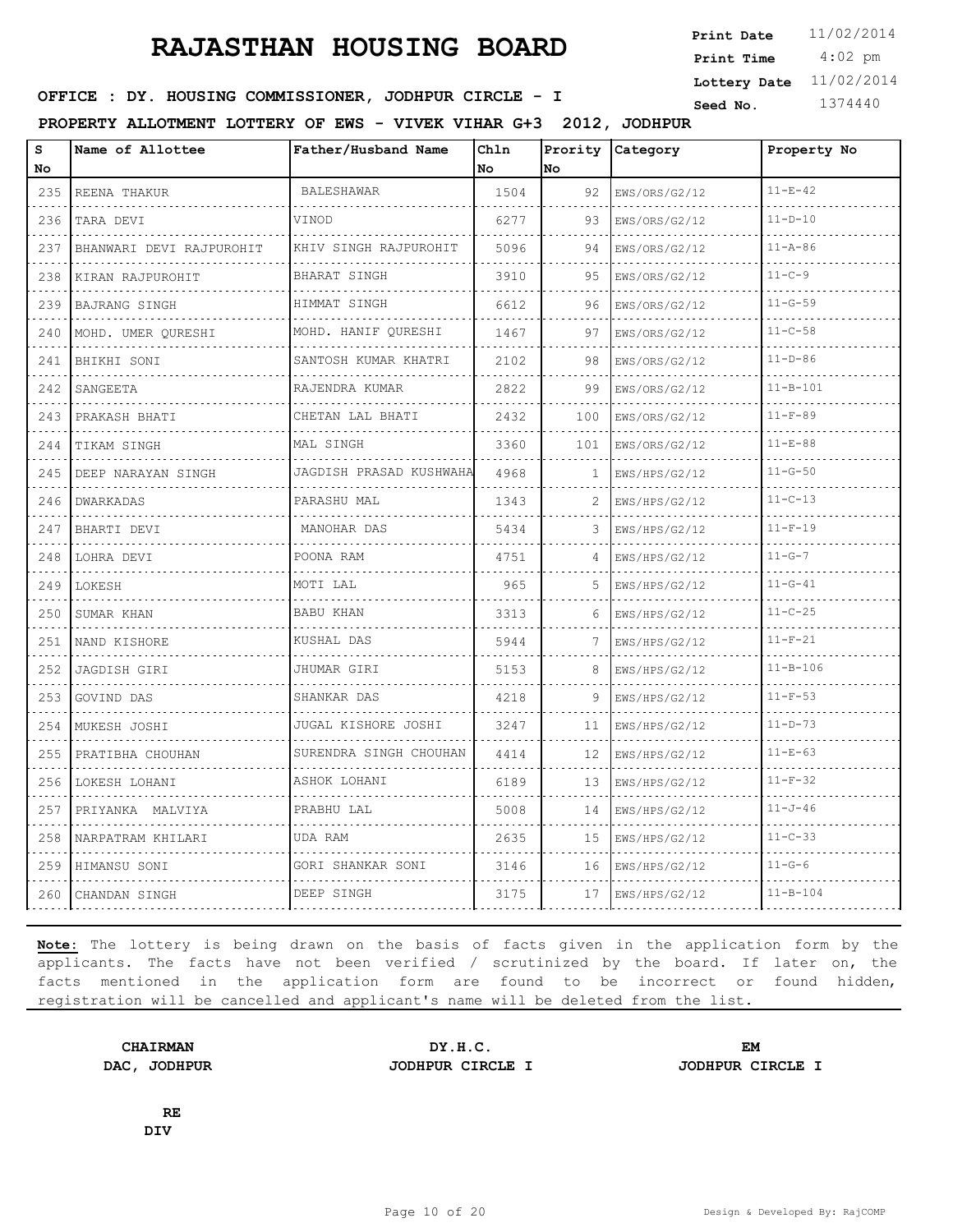4:02 pm **Print Date**  $11/02/2014$ **Print Time Lottery Date** 11/02/2014

### **SEED : DY. HOUSING COMMISSIONER, JODHPUR CIRCLE - I** Seed No. 1374440

**PROPERTY ALLOTMENT LOTTERY OF EWS - VIVEK VIHAR G+3 2012, JODHPUR**

| s<br>No          | Name of Allottee       | Father/Husband Name         | Ch1n<br>No | Prority<br>No | Category           | Property No    |
|------------------|------------------------|-----------------------------|------------|---------------|--------------------|----------------|
| 261              | NENI DEVI              | INDER CHAND                 | 5831       | 18            | EWS/HPS/G2/12      | $11 - E - 62$  |
| 262              | .<br>MANOJ KHANDELWAL  | .<br>BHANWAR LAL KHANDELWAL | 1901       | 19            | .<br>EWS/HPS/G2/12 | $11 - D - 32$  |
| 263              | SANTOSH DEVI           | MUKHRAM                     | 471        | 20            | EWS/HPS/G2/12      | $11 - D - 89$  |
| 264              | GOMA RAM               | UDA RAM                     | 6309       | 21            | EWS/HPS/G2/12      | $11 - E - 87$  |
| 265              | JAFAR                  | RATAN KHAN                  | 3524       | 22            | EWS/HPS/G2/12      | $11-F-27$      |
| 266              | USHA KANWAR            | BHAWANI SINGH               | 1291       | 23            | EWS/HPS/G2/12      | $11 - D - 13$  |
| 267              | RANJITA<br>.           | GOPI KISHAN<br>.            | 1193       | 25            | EWS/HPS/G2/12<br>. | $11 - A - 71$  |
| 268              | GEETA GURWANI          | RAMESH GURWANI              | 4046       | 26            | EWS/HPS/G2/12      | $11 - G - 12$  |
| 269              | ARPITA CHOUDHARY       | ASHOK CHOUDHARY             | 6433       | 27            | EWS/HPS/G2/12      | $11 - D - 17$  |
| 270<br>$- - - -$ | DHIRENDRA PRATAP SINGH | BRIJPAL SINGH               | 1351       | 28            | EWS/HPS/G2/12      | $11 - G - 64$  |
| 271              | <b>BAL KISHAN</b>      | BHAGIRATH                   | 4363       | 29            | EWS/HPS/G2/12      | $11 - G - 62$  |
| 272              | KAMLA DEVI             | DHANUSH RAJ SINGH<br>.      | 1580       | 30            | EWS/HPS/G2/12      | $11 - F - 38$  |
| 273              | RAM SINGH TANWAR       | KISHAN SINGH TANWAR         | 658        | 32            | EWS/HPS/G2/12      | $11 - C - 46$  |
| 274              | PAWANA KUMAR SACHDEVA  | OM PRAKASH SACHDEVA         | 10005      | 34            | EWS/HPS/G2/12      | $11 - B - 84$  |
| 275              | PADMA DEVI<br>.        | BADRI NARAYAN               | 2036       | 35            | EWS/HPS/G2/12      | $11 - J - 44$  |
| 276              | NARESH KUMAR BHATI     | MOTI LAL BHATI              | 1666       | 36            | EWS/HPS/G2/12      | $11-F-28$      |
| 277              | RAJENDRA GURJAR        | DURGA RAM GURGAR            | 4193       | 37            | EWS/HPS/G2/12      | $11 - D - 58$  |
| 278              | PARAS MAL              | BORI DAS                    | 3458       | 39            | EWS/HPS/G2/12      | $11 - D - 1$   |
| 279              | ASHOK SIYAG            | BAGA RAM SIYAG              | 5653       | 40            | EWS/HPS/G2/12      | $11 - J - 8$   |
| 280              | KOJA RAM               | GHEWAR RAM                  | 67         | 41            | EWS/HPS/G2/12      | $11 - B - 87$  |
| 281              | SURESH NARWANI         | BHURA MAL NARWANI<br>.      | 4653       | 42            | EWS/HPS/G2/12      | $11 - D - 56$  |
| 282              | ASHA KUMARI            | VINOD KUMAWAT               | 2147       | 43            | EWS/HPS/G2/12      | $11 - G - 53$  |
| 283              | SANJAY KUMAR KHICHI    | KANHIYA LAL                 | 191        | 44            | EWS/HPS/G2/12      | $11 - B - 69$  |
| 284              | SONU JAIN              | GAUTAM CHAND JAIN<br>.      | 2661       | 45            | EWS/HPS/G2/12      | $11 - B - 108$ |
| 285              | AJAY KUMAR SHARMA      | VIJAY RAJ SHARMA            | 1297       | 46            | EWS/HPS/G2/12      | $11-D-77$      |
| 286              | RAVINA                 | LT.SH. HARISH KUMAR         | 1914       | 47            | EWS/HPS/G2/12      | $11 - J - 13$  |

**Note:** The lottery is being drawn on the basis of facts given in the application form by the applicants. The facts have not been verified / scrutinized by the board. If later on, the facts mentioned in the application form are found to be incorrect or found hidden, registration will be cancelled and applicant's name will be deleted from the list.

**DAC, JODHPUR JODHPUR CIRCLE I JODHPUR CIRCLE I**

**CHAIRMAN DY.H.C. EM**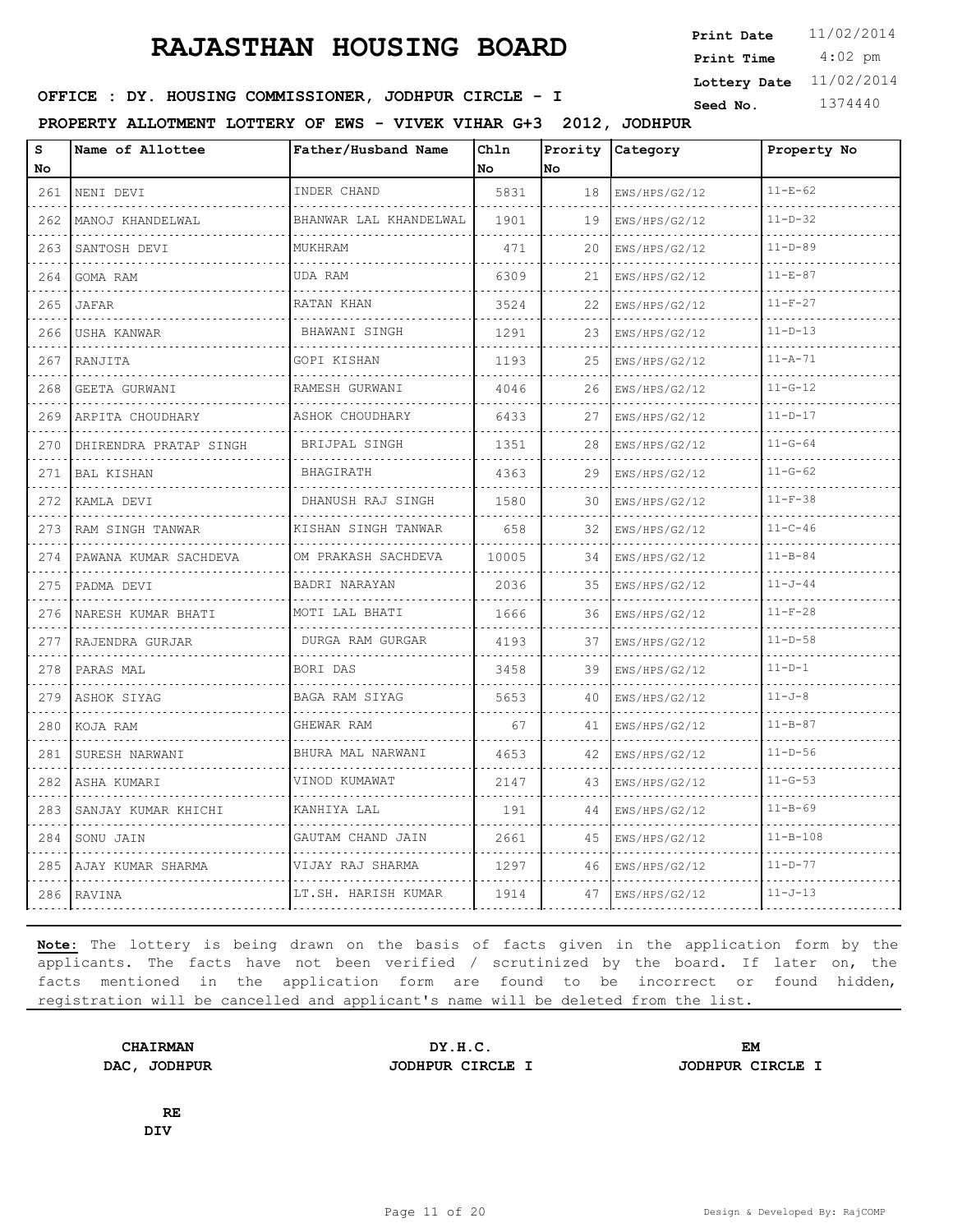4:02 pm **Print Date**  $11/02/2014$ **Print Time Lottery Date** 11/02/2014

### **SEED : DY. HOUSING COMMISSIONER, JODHPUR CIRCLE - I** Seed No. 1374440

**PROPERTY ALLOTMENT LOTTERY OF EWS - VIVEK VIHAR G+3 2012, JODHPUR**

| s<br>No | Name of Allottee      | Father/Husband Name   | Chln<br>No. | Prority<br>No | Category           | Property No    |
|---------|-----------------------|-----------------------|-------------|---------------|--------------------|----------------|
| 287     | LAJWANTI MITWANI      | LT.SH. DAYAL DAS      | 3085        | 48            | EWS/HPS/G2/12      | $11 - E - 20$  |
| 288     | SAWAI SINGH           | BHANWAR SINGH<br>.    | 5526        | 49            | EWS/HPS/G2/12<br>. | $11 - A - 110$ |
| 289     | SURAJ                 | GANPAT SINGH          | 5710        | 50            | EWS/HPS/G2/12      | $11 - J - 5$   |
| 290     | KISHAN SINGH          | SHIV DAYAL SINGH<br>. | 2269        | 51            | EWS/HPS/G2/12<br>. | $11 - E - 77$  |
| 291     | NIRMALA               | INDRA SINGH           | 6427        | 52            | EWS/HPS/G2/12      | $11 - E - 29$  |
| 292     | JOGA RAM              | VISHNA RAM            | 1097        | 53            | EWS/HPS/G2/12      | $11 - E - 73$  |
| 293     | RAM CHANDRA           | DHALLA RAM            | 3112        | 54            | EWS/HPS/G2/12      | $11 - F - 93$  |
| 294     | SITA RAM MUNDEL       | PURKHA RAM MUNDEL     | 991         | 55            | EWS/HPS/G2/12      | $11 - G - 58$  |
| 295     | KAMLA DEVI MUTHA      | VIJAY RAJ MUTHA       | 5698        | 56            | EWS/HPS/G2/12      | $11 - F - 48$  |
| 296     | SUSHILA               | KANTI LAL OJHA        | 4988        | 57            | EWS/HPS/G2/12<br>. | $11-D-5$       |
| 297     | BHOMA RAM             | HIMMATA RAM           | 6150        | 58            | EWS/HPS/G2/12      | $11 - G - 26$  |
| 298     | PREM PRAKASH PUNIYA   | BIRMA RAM PUNIYA      | 216         | 59            | EWS/HPS/G2/12      | $11 - G - 20$  |
| 299     | SANTOSH<br>.          | PURAN SINGH<br>.      | 3508        | 60            | EWS/HPS/G2/12<br>. | $11 - C - 59$  |
| 300     | SUNIL PAREEK          | MISHRI LAL PAREEK     | 5081        | 61            | EWS/HPS/G2/12      | $11 - J - 22$  |
| 301     | DIPENDRA SHARAN       | SUKHA RAM             | 4253        | 62            | EWS/HPS/G2/12      | $11 - E - 16$  |
| 302     | SOBHA MEWARA          | VIJAY MEWARA          | 1245        | 63            | EWS/HPS/G2/12      | $11 - C - 53$  |
| 303     | VIJAY KUMAR           | JETHA NAND            | 255         | 64            | EWS/HPS/G2/12      | $11 - D - 78$  |
| 304     | HANUMAN RAM           | KISHANA RAM           | 5849        | 65            | EWS/HPS/G2/12      | $11 - E - 11$  |
| 305     | UMESH ARORA           | SHIV RATAN            | 2125        | 66            | EWS/HPS/G2/12      | $11 - C - 39$  |
| 306     | MEENA MOOLCHANDANI    | GHANSHYAM DAS         | 3633        | 68            | EWS/HPS/G2/12      | $11 - C - 12$  |
| 307     | KHETU PAREEK          | SUNGAN LAL PAREEK     | 3474        | 69            | EWS/HPS/G2/12      | $11 - C - 57$  |
| 308     | MANOHAR               | CHAMPA LAL            | 5693        | 70            | EWS/HPS/G2/12      | $11 - D - 71$  |
| 309     | NARAYAN LAL           | BANSHI LAL            | 884         | 71            | EWS/HPS/G2/12      | $11 - D - 24$  |
| 310     | <b>UDAIVEER SINGH</b> | BHOJRAJ SINGH         | 3372        | 72            | EWS/HPS/G2/12      | $11 - E - 61$  |
| 311     | ABDUL HALIM MODI      | ABDUL RASHEED MODI    | 229         | 73            | EWS/HPS/G2/12      | $11 - A - 87$  |
| 312     | MUKESH KUMAR          | BABU LAL SONI         | 5445        | 74            | EWS/HPS/G2/12      | $11 - D - 19$  |

**Note:** The lottery is being drawn on the basis of facts given in the application form by the applicants. The facts have not been verified / scrutinized by the board. If later on, the facts mentioned in the application form are found to be incorrect or found hidden, registration will be cancelled and applicant's name will be deleted from the list.

**DAC, JODHPUR JODHPUR CIRCLE I JODHPUR CIRCLE I**

**CHAIRMAN DY.H.C. EM**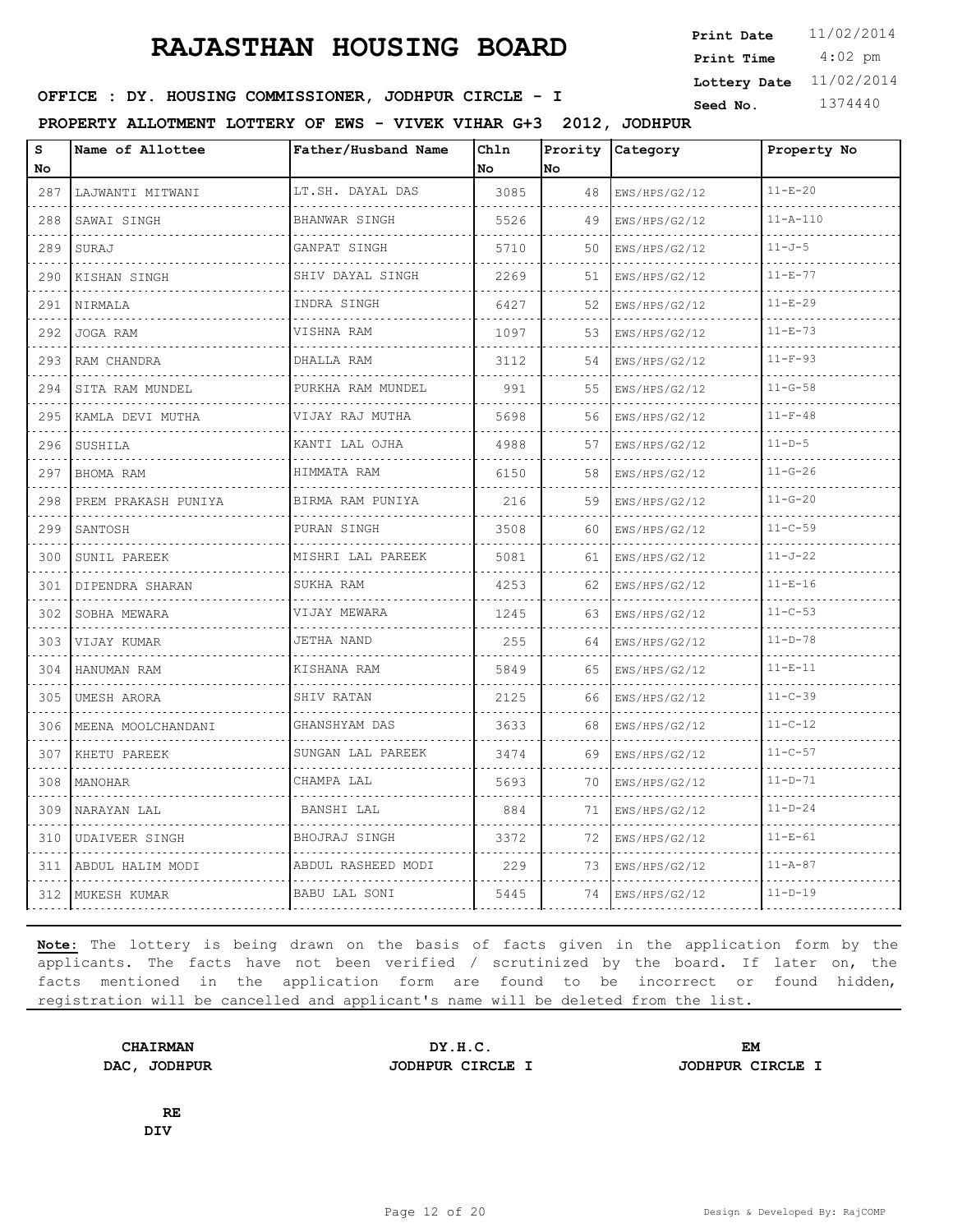4:02 pm **Print Date**  $11/02/2014$ **Print Time Lottery Date** 11/02/2014

### **SEED : DY. HOUSING COMMISSIONER, JODHPUR CIRCLE - I** Seed No. 1374440

**PROPERTY ALLOTMENT LOTTERY OF EWS - VIVEK VIHAR G+3 2012, JODHPUR**

| S<br>No                               | Name of Allottee        | Father/Husband Name      | Chln<br>No | Prority<br>No | Category      | Property No   |
|---------------------------------------|-------------------------|--------------------------|------------|---------------|---------------|---------------|
| 313                                   | URMILA DEVI             | RAJU SINGH RAJPUROHIT    | 665        | 75            | EWS/HPS/G2/12 | $11 - E - 38$ |
| $\sim$ $\sim$ $\sim$ $\sim$<br>314    | NAMI CHAND SHARMA       | JAWLA PRASHAD            | 6515       | 76            | EWS/HPS/G2/12 | $11 - C - 5$  |
| 315                                   | SHARWAN SINGH           | GANGA SINGH              | 3369       | 77            | EWS/HPS/G2/12 | $11 - G - 4$  |
| 316                                   | GOPAL SINGH             | JABBAR SINGH             | 10006      | 78            | EWS/HPS/G2/12 | $11-F-71$     |
| $   -$<br>317                         | NISHA PANWAR            | .<br>RAJENDRA PRAKASH    | 1078       | 79            | EWS/HPS/G2/12 | $11 - F - 80$ |
| 318                                   | KUSUMLATA DACHICH       | GOVIND DACHIH            | 6506       | 80            | EWS/HPS/G2/12 | $11 - C - 1$  |
| 319                                   | BAJRANG VAISHNAV        | CHAMPA LAL VAISHNAV      | 3561       | 81            | EWS/HPS/G2/12 | $11 - E - 2$  |
| د د د د<br>320                        | PUKHRAJ SINGH           | REWAT SINGH              | 6350       | 82            | EWS/HPS/G2/12 | $11 - D - 51$ |
| 321                                   | GOPAL SHARMA            | SATYA NARAYAN SHARMA     | 5331       | 83            | EWS/HPS/G2/12 | $11 - E - 67$ |
| 322                                   | HANMANA RAM             | VARIGA RAM<br>.          | 5463       | 84            | EWS/HPS/G2/12 | $11 - B - 93$ |
| 323                                   | BHARAT KUMAR PRAJAPATI  | SOHAN LAL PRAJAPATI<br>. | 372        | 85            | EWS/HPS/G2/12 | $11 - B - 77$ |
| 324                                   | REKHA                   | SUMER RAM DISANTARI      | 6411       | 86            | EWS/HPS/G2/12 | $11 - G - 18$ |
| 325                                   | GANESHA RAM             | PANNA RAM                | 5809       | 87            | EWS/HPS/G2/12 | $11 - A - 98$ |
| $\omega$ , $\omega$ , $\omega$<br>326 | SHER SINGH              | MOHAN SINGH GAUR         | 3921       | 88            | EWS/HPS/G2/12 | $11 - J - 48$ |
| 327                                   | MANGALA                 | OM PRAKASH               | 5896       | 89            | EWS/HPS/G2/12 | $11 - E - 57$ |
| 328                                   | ANIL KUMAR              | ARJUN KUMAR              | 1435       | 90            | EWS/HPS/G2/12 | $11 - A - 78$ |
| $\sim$ $\sim$ $\sim$ $\sim$<br>329    | KISHMAT                 | RAJU KHAN                | 1037       | 91            | EWS/HPS/G2/12 | $11 - E - 18$ |
| 330                                   | SUNIL KUMAR BANVEER     | <b>JAGAT PRAKASH</b>     | 2079       | 92            | EWS/HPS/G2/12 | $11 - C - 8$  |
| 331                                   | ANITA MATHUR            | UMESH LAL MATHUR         | 5184       | 93            | EWS/HPS/G2/12 | $11 - B - 96$ |
| $\sim$ $\sim$ $\sim$ $\sim$<br>332    | MANISH NATH             | MISHRI LAL NATH          | 514        | 96            | EWS/HPS/G2/12 | $11 - B - 86$ |
| 333                                   | PARMESHWARI BHERWANI    | LAXMAN DAS BHERWANI      | 1155       | 97            | EWS/HPS/G2/12 | $11-D-18$     |
| 334                                   | SUNITA                  | NATHU SINGH              | 6336       | 98            | EWS/HPS/G2/12 | $11 - D - 64$ |
| 335                                   | SHANTI LAL              | JAS RAJ                  | 2696       | 99            | EWS/HPS/G2/12 | $11 - A - 68$ |
| 336                                   | MAHENDRA SINGH SEKHAWAT | KISHAN SINGH SEKHAWAT    | 679        | 100           | EWS/HPS/G2/12 | $11 - G - 1$  |
| 337                                   | <b>GOPAL BHATI</b>      | JAWARI LAL BHATI         | 3183       | 101           | EWS/HPS/G2/12 | $11-F-43$     |
| 338                                   | KRISHNA KUMARI          | INDER CHAND              | 4343       | 102           | EWS/HPS/G2/12 | $11 - F - 44$ |

**Note:** The lottery is being drawn on the basis of facts given in the application form by the applicants. The facts have not been verified / scrutinized by the board. If later on, the facts mentioned in the application form are found to be incorrect or found hidden, registration will be cancelled and applicant's name will be deleted from the list.

**CHAIRMAN DY.H.C. EM DAC, JODHPUR JODHPUR CIRCLE I JODHPUR CIRCLE I**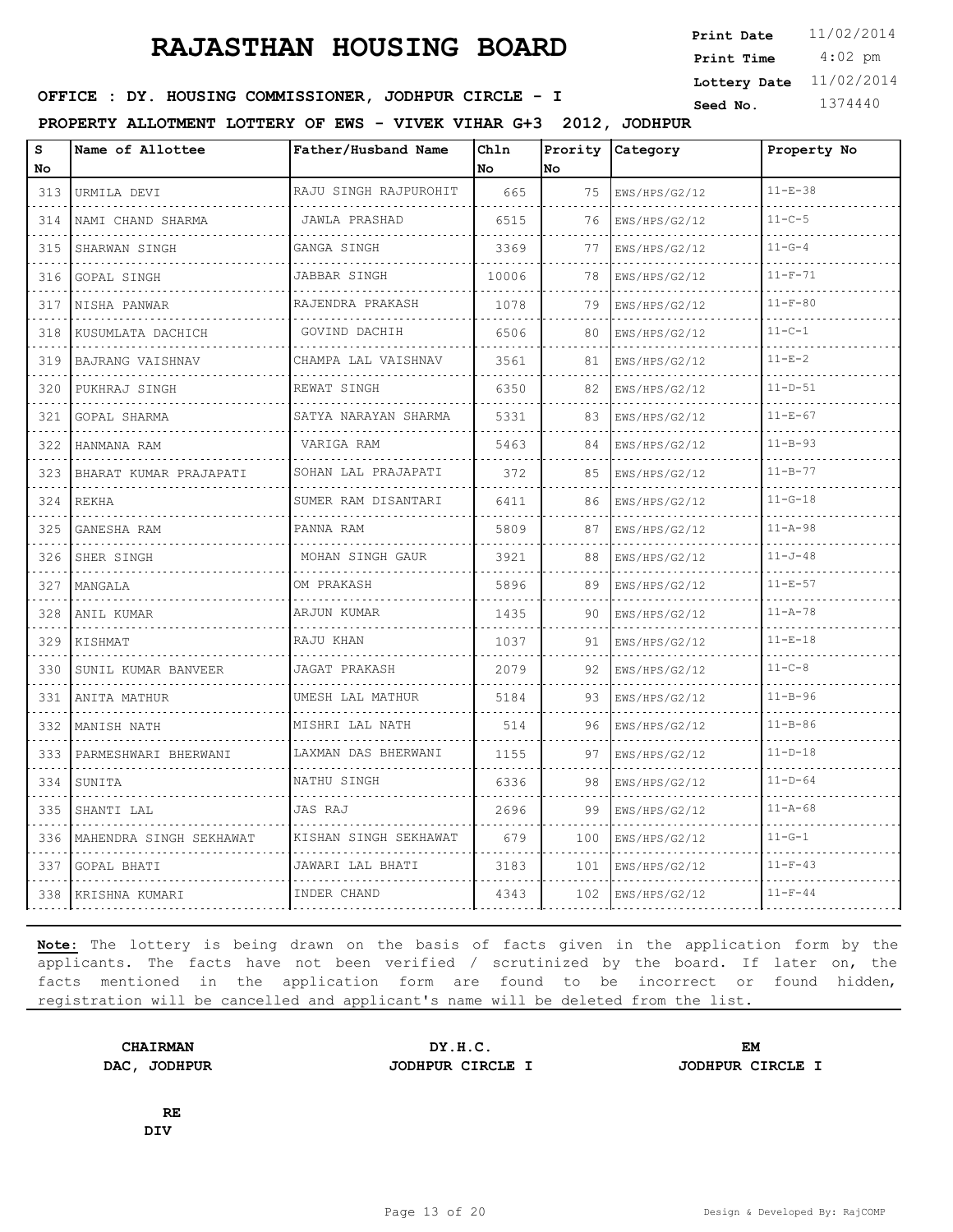4:02 pm **Print Date**  $11/02/2014$ **Print Time Lottery Date** 11/02/2014

### **SEED : DY. HOUSING COMMISSIONER, JODHPUR CIRCLE - I** Seed No. 1374440

**PROPERTY ALLOTMENT LOTTERY OF EWS - VIVEK VIHAR G+3 2012, JODHPUR**

| s<br><b>No</b>                                                                                                                   | Name of Allottee         | Father/Husband Name  | Chln<br>No. | Prority<br>No. | Category           | Property No    |
|----------------------------------------------------------------------------------------------------------------------------------|--------------------------|----------------------|-------------|----------------|--------------------|----------------|
| 339                                                                                                                              | MOOLA RAM                | UMMED RAM            | 4585        | 103            | EWS/HPS/G2/12      | $11 - A - 70$  |
| 340                                                                                                                              | .<br><b>DUNGER DAS</b>   | SHANKAR DAS          | 5229        | 104            | .<br>EWS/HPS/G2/12 | $11 - G - 9$   |
| 341                                                                                                                              | <b>BABU LAL</b>          | BUDHA RAM SONI       | 2837        | 105            | EWS/HPS/G2/12      | $11 - B - 112$ |
| 342                                                                                                                              | HEMANT                   | JAI RAJ DAS          | 1915        | 106            | EWS/HPS/G2/12      | $11 - E - 72$  |
| 343                                                                                                                              | KISHORE KUMAR BISAWA     | SURAJ PRAKASH BISAWA | 3634        | 107            | EWS/HPS/G2/12      | $11 - A - 103$ |
| 344                                                                                                                              | RANU PUROHIT             | HIMANSU PUROHIT      | 2831        | 108            | EWS/HPS/G2/12      | $11 - E - 43$  |
| 345                                                                                                                              | PARMESHWAR               | RAMDIN               | 4946        | 109            | EWS/HPS/G2/12      | $11 - A - 92$  |
| $\frac{1}{2} \left( \frac{1}{2} \right) \left( \frac{1}{2} \right) \left( \frac{1}{2} \right) \left( \frac{1}{2} \right)$<br>346 | PARIKSHIT RANKAWAT       | KISHAN RANKAWAT      | 10007       | 110            | EWS/HPS/G2/12      | $11 - A - 102$ |
| 347                                                                                                                              | BHOLA SAHA               | <b>DUKHRAN SAHA</b>  | 3902        | 111            | EWS/HPS/G2/12      | $11 - E - 46$  |
| 348                                                                                                                              | SOBHA                    | HEM SINGH            | 5803        | 112            | EWS/HPS/G2/12      | $11 - C - 3$   |
| .<br>349                                                                                                                         | PALLAVI SEKHAWAT         | PREM SINGH           | 3096        | 113            | EWS/HPS/G2/12      | $11 - D - 39$  |
| 350                                                                                                                              | SURYA PRAKASH JANGID     | MAHESH JANGID        | 1902        | 114            | EWS/HPS/G2/12      | $11 - C - 61$  |
| 351<br>$- - - -$                                                                                                                 | BHARAT BUDHWANI          | LT.SH. GOPAL DAS     | 6190        | 115            | EWS/HPS/G2/12      | $11 - J - 25$  |
| 352                                                                                                                              | BUDHA RAM PATEL          | SONA RAM             | 3209        | 116            | EWS/HPS/G2/12      | $11 - C - 34$  |
| 353                                                                                                                              | GUDDI                    | KAMRU KHAN           | 3222        | 117            | EWS/HPS/G2/12      | $11 - G - 33$  |
| 354<br>$-1 - 1 - 1$                                                                                                              | GAURAV BOHRA             | TIRBHUWAN LAL BOHRA  | 90          | 118            | EWS/HPS/G2/12      | $11 - F - 69$  |
| 355                                                                                                                              | BHAWANI SINGH RAJPUROHIT | LAL SINGH RAJPUROHIT | 2472        | 119            | EWS/HPS/G2/12      | $11 - D - 46$  |
| 356                                                                                                                              | SAMAYA SINGH             | RAM SWAROOP          | 2011        | 120            | EWS/HPS/G2/12      | $11 - G - 35$  |
| 357                                                                                                                              | KANA RAM                 | SONA RAM             | 3207        | 121            | EWS/HPS/G2/12      | $11 - E - 80$  |
| 358                                                                                                                              | HANWANT SINGH            | ANAND SINGH          | 5596        | 122            | EWS/HPS/G2/12      | $11 - C - 6$   |
| 359                                                                                                                              | VANDANA MEHRA            | MAN PRAKASH MEHRA    | 3265        | 123            | EWS/HPS/G2/12      | $11 - F - 41$  |
| 360                                                                                                                              | INDRA DEVI               | BANSHI LAL           | 2485        | 3              | EWS/ORS/G4/12      | $11 - C - 21$  |
| 361                                                                                                                              | <b>BHAGIRATH</b>         | KISHNA RAM           | 1041        | .5.            | EWS/ORS/G4/12      | $11 - A - 80$  |
| 362                                                                                                                              | GANPAT LAL               | NARAYAN LAL          | 2478        | 6              | EWS/ORS/G4/12      | $11 - A - 100$ |
| 363                                                                                                                              | SUNITA                   | JAIRAJ               | 5946        | 8              | EWS/ORS/G4/12      | $11 - C - 56$  |
| 364                                                                                                                              | MANBHAR DEVI REGAR       | NATHU LAL REGAR      | 2309        | 9              | EWS/ORS/G4/12      | $11 - E - 86$  |

**Note:** The lottery is being drawn on the basis of facts given in the application form by the applicants. The facts have not been verified / scrutinized by the board. If later on, the facts mentioned in the application form are found to be incorrect or found hidden, registration will be cancelled and applicant's name will be deleted from the list.

**CHAIRMAN DY.H.C. EM DAC, JODHPUR JODHPUR CIRCLE I JODHPUR CIRCLE I**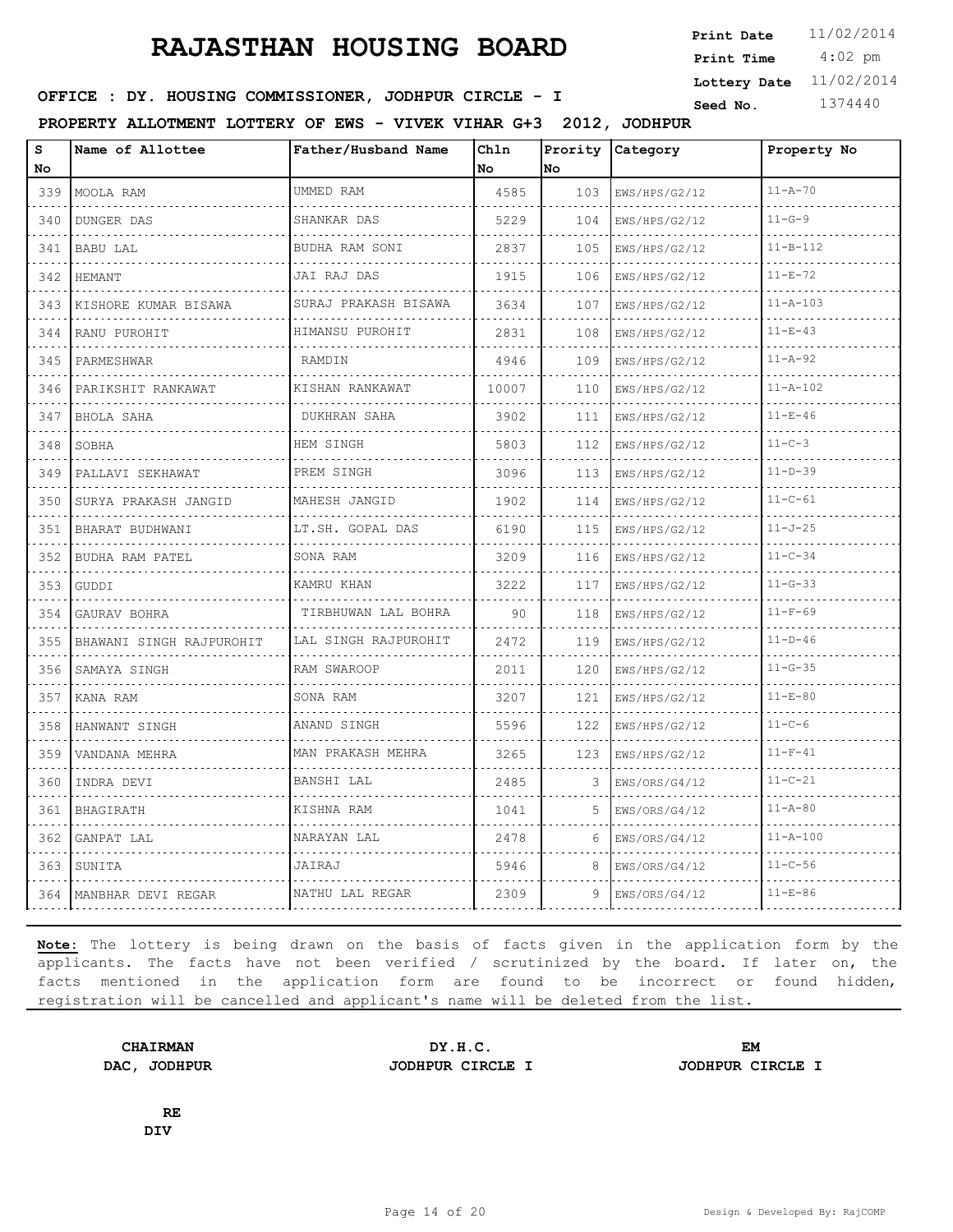4:02 pm **Print Date**  $11/02/2014$ **Print Time Lottery Date** 11/02/2014

### **SEED : DY. HOUSING COMMISSIONER, JODHPUR CIRCLE - I** Seed No. 1374440

**PROPERTY ALLOTMENT LOTTERY OF EWS - VIVEK VIHAR G+3 2012, JODHPUR**

| $\bf s$<br>No                                                                                                                    | Name of Allottee   | Father/Husband Name    | Chln<br>No | Prority<br>lno. | Category      | Property No   |
|----------------------------------------------------------------------------------------------------------------------------------|--------------------|------------------------|------------|-----------------|---------------|---------------|
| 365                                                                                                                              | PURAN LAL          | MOOL CHAND             | 4827       | 10              | EWS/ORS/G4/12 | $11 - E - 60$ |
| .<br>366                                                                                                                         | KAILASH CHAND      | LT.SH. REKHA RAM BALAI | 4086       | 11              | EWS/ORS/G4/12 | $11 - F - 88$ |
| 367                                                                                                                              | RAMESH MEGHWAL     | DAYAL MEGHWAL          | 2108       | 12              | EWS/ORS/G4/12 | $11 - D - 22$ |
| 368                                                                                                                              | GHEWAR RAM         | JOGA RAM               | 4557       | 14              | EWS/ORS/G4/12 | $11 - E - 96$ |
| $\sim$ $\sim$ $\sim$ $\sim$<br>369                                                                                               | RAMPYARI           | MANOHAR LAL            | 3296       | 15              | EWS/ORS/G4/12 | $11 - G - 42$ |
| 370                                                                                                                              | RAJENDRA VERMA     | BHURA RAM VERMA        | 4090       | 16              | EWS/ORS/G4/12 | $11 - D - 80$ |
| 371                                                                                                                              | ASHISH             | MOHAN                  | 1404       | 17              | EWS/ORS/G4/12 | $11 - D - 92$ |
| الدائد الدائد<br>372                                                                                                             | KARAN GOYAL        | BALRAJ GOYAL           | 841        | 18              | EWS/ORS/G4/12 | $11-F-73$     |
| 373                                                                                                                              | RAKESH KUMAR       | PRAKASH                | 4071       | 19              | EWS/ORS/G4/12 | $11 - D - 37$ |
| 374                                                                                                                              | MANISH RAWAL       | SHAILENDRA KUMAR<br>.  | 3297       | 20              | EWS/ORS/G4/12 | $11 - G - 56$ |
| .<br>375                                                                                                                         | MANOHAR LAL        | DEVA RAM               | 5296       | 21              | EWS/ORS/G4/12 | $11-F-42$     |
| 376                                                                                                                              | RAJKUMAR           | HEERA LAL DHOBI        | 2326       | 22              | EWS/ORS/G4/12 | $11 - F - 78$ |
| 377                                                                                                                              | REKHA MALVIYA      | JAIRAM MALVIYA         | 5989       | 23              | EWS/ORS/G4/12 | $11-F-9$      |
| .<br>378                                                                                                                         | LALA RAM           | KISHNA RAM             | 1042       | 24              | EWS/ORS/G4/12 | $11-F-14$     |
| 379                                                                                                                              | HAMIRAM            | RAVAL RAM              | 2367       | 25              | EWS/ORS/G4/12 | $11 - C - 14$ |
| 380<br>.                                                                                                                         | OM PRAKASH BUNKAR  | GANGA RAM BUNKAR       | 4094       | 26              | EWS/ORS/G4/12 | $11 - F - 22$ |
| 381                                                                                                                              | RAMAVTAR           | JAGDISHB               | 2312       | 28              | EWS/ORS/G4/12 | $11-F-25$     |
| 382                                                                                                                              | KAMLA DEVI         | <b>RAMESHWAR</b>       | 4091       | 29              | EWS/ORS/G4/12 | $11 - G - 21$ |
| 383                                                                                                                              | KIRAN              | PANKAJ GURJAR          | 1424       | 30              | EWS/ORS/G4/12 | $11 - C - 15$ |
| 384<br>$- - - -$                                                                                                                 | CHIRANJI LAL BERVA | RAMDHAN BERVA          | 2315       | 31              | EWS/ORS/G4/12 | $11 - B - 85$ |
| 385                                                                                                                              | DINESH MEGHWAL     | RAJA RAM               | 2321       | 32              | EWS/ORS/G4/12 | $11 - D - 11$ |
| $\frac{1}{2} \left( \frac{1}{2} \right) \left( \frac{1}{2} \right) \left( \frac{1}{2} \right) \left( \frac{1}{2} \right)$<br>386 | GAJENDRA KANSOTIYA | SITA RAM               | 2337       | 33              | EWS/ORS/G4/12 | $11 - G - 63$ |
| 387<br>$\sim$ $\sim$ $\sim$ $\sim$                                                                                               | ANITA CHOUHAN      | DEEPAK SANKHLA         | 5501       | 34              | EWS/ORS/G4/12 | $11 - F - 74$ |
| 388                                                                                                                              | KAMALA DEVI        | RAM NARAYAN            | 2335       | 37              | EWS/ORS/G4/12 | $11 - F - 58$ |
| 389                                                                                                                              | RANI               | SOHAN LAL GURJAR       | 1423       | 40              | EWS/ORS/G4/12 | $11 - J - 38$ |
| 390                                                                                                                              | <b>REKHA</b>       | BALKISHAN KHICHI       | 5169       | 1               | EWS/HPS/G4/12 | $11 - D - 41$ |

**Note:** The lottery is being drawn on the basis of facts given in the application form by the applicants. The facts have not been verified / scrutinized by the board. If later on, the facts mentioned in the application form are found to be incorrect or found hidden, registration will be cancelled and applicant's name will be deleted from the list.

**DAC, JODHPUR JODHPUR CIRCLE I JODHPUR CIRCLE I**

**CHAIRMAN DY.H.C. EM**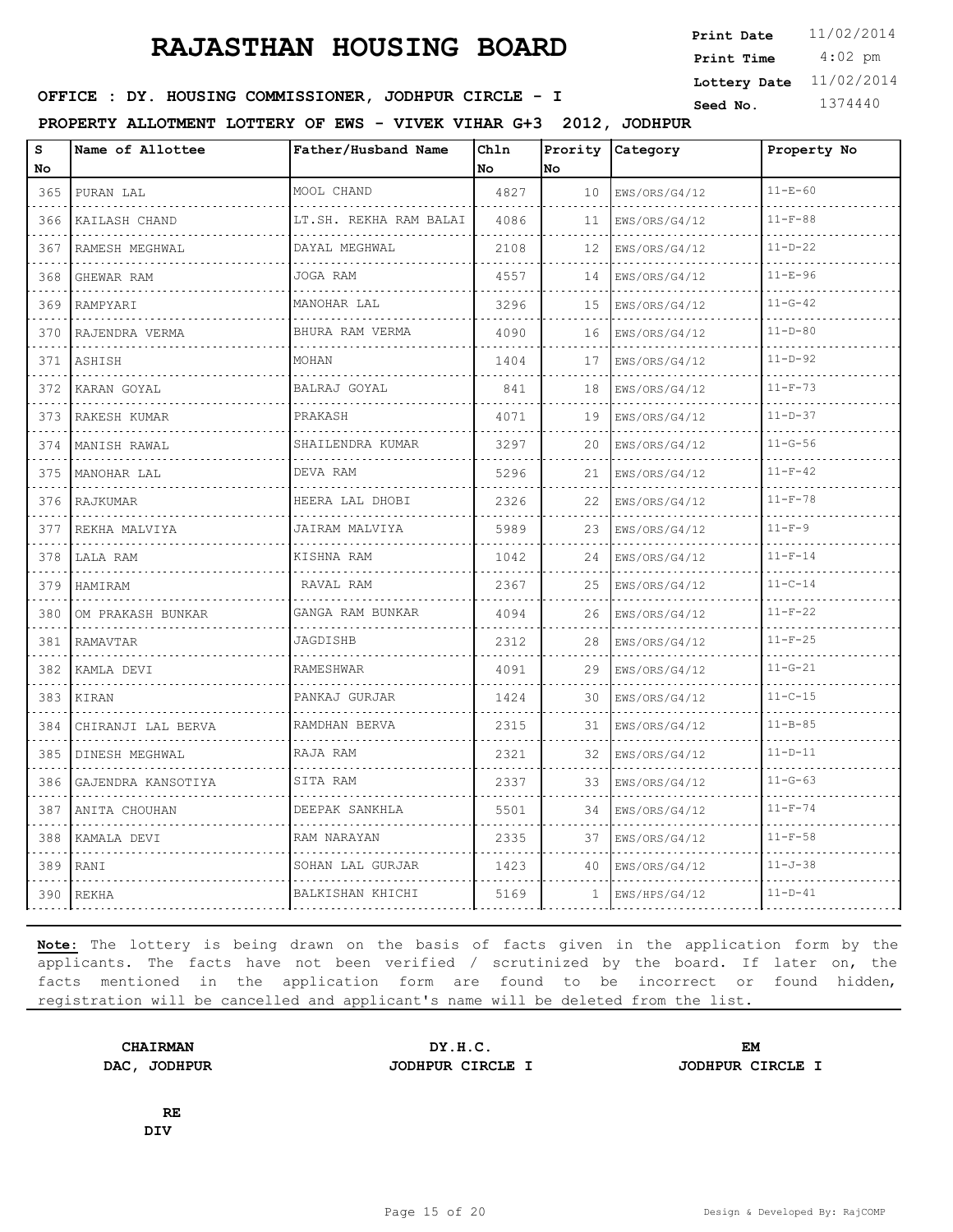4:02 pm **Print Date**  $11/02/2014$ **Print Time Lottery Date** 11/02/2014

### **SEED : DY. HOUSING COMMISSIONER, JODHPUR CIRCLE - I** Seed No. 1374440

**PROPERTY ALLOTMENT LOTTERY OF EWS - VIVEK VIHAR G+3 2012, JODHPUR**

| S<br>No                                                                                                                                     | Name of Allottee       | Father/Husband Name             | Ch1n<br>No | <b>No</b> | Prority Category   | Property No   |
|---------------------------------------------------------------------------------------------------------------------------------------------|------------------------|---------------------------------|------------|-----------|--------------------|---------------|
| 391                                                                                                                                         | KHIVRAJ MINDAL         | CHOTHA RAM<br>dia a dia a dia a | 579        | 2         | EWS/HPS/G4/12      | $11 - J - 40$ |
| .<br>392                                                                                                                                    | PADMA DEVI             | PYARELAL CHAWARIYA              | 1594       |           | .<br>EWS/HPS/G4/12 | $11 - E - 48$ |
| 393                                                                                                                                         | SATYA NARAYAN          | JETHA RAM                       | 322        | $\Delta$  | EWS/HPS/G4/12      | $11 - D - 60$ |
| 394                                                                                                                                         | .<br>BIJULAL SOLANKI   | ANANT RAJ SOLANKI               | 3111       | 6         | EWS/HPS/G4/12<br>. | $11 - G - 16$ |
| .<br>395                                                                                                                                    | LALITA DEVI            | DALICHAND                       | 823        |           | EWS/HPS/G4/12      | $11 - E - 95$ |
| 396                                                                                                                                         | PANAKJ KUMAR           | GANG DEV                        | 1500       | 8         | EWS/HPS/G4/12      | $11 - G - 8$  |
| 397                                                                                                                                         | .<br>SUSHILA           | ARVIND KUMAR                    | 6536       | 9         | EWS/HPS/G4/12      | $11 - D - 72$ |
| .<br>398                                                                                                                                    | BHARAT RAJORIYA        | LT.SH. PURAN CHAND RAJO         | 4018       | 10        | EWS/HPS/G4/12      | $11 - B - 90$ |
| 399                                                                                                                                         | NEETU                  | JITENDRA KUMAR GEHLOT<br>.      | 2476       | 11        | EWS/HPS/G4/12      | $11 - B - 76$ |
| 400                                                                                                                                         | PUSHA RAM              | GAGANA RAM                      | 3724       | 15        | EWS/HPS/G4/12      | $11 - A - 90$ |
| 401                                                                                                                                         | RAJENDRA KUMAR PARIHAR | RANCHHOD DAS PARIHAR            | 1418       | 16        | EWS/HPS/G4/12      | $11 - C - 60$ |
| $\sim$ $\sim$ $\sim$ $\sim$<br>402                                                                                                          | MAHENDRA KUMAR<br>.    | GHANSHYAM                       | 4325       | 17        | EWS/HPS/G4/12      | $11 - G - 28$ |
| 403                                                                                                                                         | GANPAT                 | JAGDISH                         | 3861       | 18        | EWS/HPS/G4/12      | $11 - J - 32$ |
| 404                                                                                                                                         | AMRA RAM               | ACHALA RAM                      | 4153       | 19        | EWS/HPS/G4/12      | $11 - D - 50$ |
| 405                                                                                                                                         | ARUN CHOHAN            | MNOHAER LAL CHOHAN<br>.         | 840        | 21        | EWS/HPS/G4/12      | $11 - E - 9$  |
| $\mathcal{L}^{\mathcal{A}}\left( \mathcal{A}^{\mathcal{A}}\right) =\mathcal{L}^{\mathcal{A}}\left( \mathcal{A}^{\mathcal{A}}\right)$<br>406 | ISHWER                 | RAMESH CHANDRA                  | 708        | 22        | EWS/HPS/G4/12      | $11 - D - 75$ |
| 407                                                                                                                                         | PUNAM CHAND            | PUKH RAJ                        | 5422       | 23        | EWS/HPS/G4/12      | $11 - E - 14$ |
| $\cdots$<br>408                                                                                                                             | DINESH KUMAR           | MOTI LAL                        | 877        | 24        | EWS/HPS/G4/12      | $11 - D - 25$ |
| .<br>409                                                                                                                                    | ROOPRAJ                | SHIV DUTT                       | 758        | 25        | EWS/HPS/G4/12      | $11 - C - 55$ |
| 410                                                                                                                                         | VASHUDEV               | BHAVAN DAS                      | 2888       | 26        | EWS/HPS/G4/12      | $11 - F - 4$  |
| $\mathcal{L}^{\mathcal{A}}\left( \mathcal{A}^{\mathcal{A}}\right) =\mathcal{L}^{\mathcal{A}}\left( \mathcal{A}^{\mathcal{A}}\right)$<br>411 | KOUSHLYA               | JAGDISH RAWAL                   | 6235       | 27        | EWS/HPS/G4/12      | $11 - C - 37$ |
| .<br>412                                                                                                                                    | BANSHI LAL             | KISTUR CHAND                    | 5106       | 28        | EWS/HPS/G4/12      | $11 - B - 92$ |
| 413                                                                                                                                         | SEEMA DEVI             | PURAN MAL                       | 2820       | 29        | EWS/HPS/G4/12      | $11 - C - 30$ |
| 414<br>$\sim$ $\sim$ $\sim$                                                                                                                 | MUKESH KUMAR           | MANGI LAL                       | 719        | 30        | EWS/HPS/G4/12      | $11 - E - 35$ |
| 415                                                                                                                                         | DEEPIKA SOLANKI        | BIJU LAL SOLANKI                | 6152       | 31        | EWS/HPS/G4/12      | $11 - B - 79$ |
|                                                                                                                                             | 416 KHETA RAM PANWAR   | LT.SH. HANUMAN CHAND            | 3386       | 32        | EWS/HPS/G4/12      | $11 - E - 15$ |

**Note:** The lottery is being drawn on the basis of facts given in the application form by the applicants. The facts have not been verified / scrutinized by the board. If later on, the facts mentioned in the application form are found to be incorrect or found hidden, registration will be cancelled and applicant's name will be deleted from the list.

**DAC, JODHPUR JODHPUR CIRCLE I JODHPUR CIRCLE I**

**CHAIRMAN DY.H.C. EM**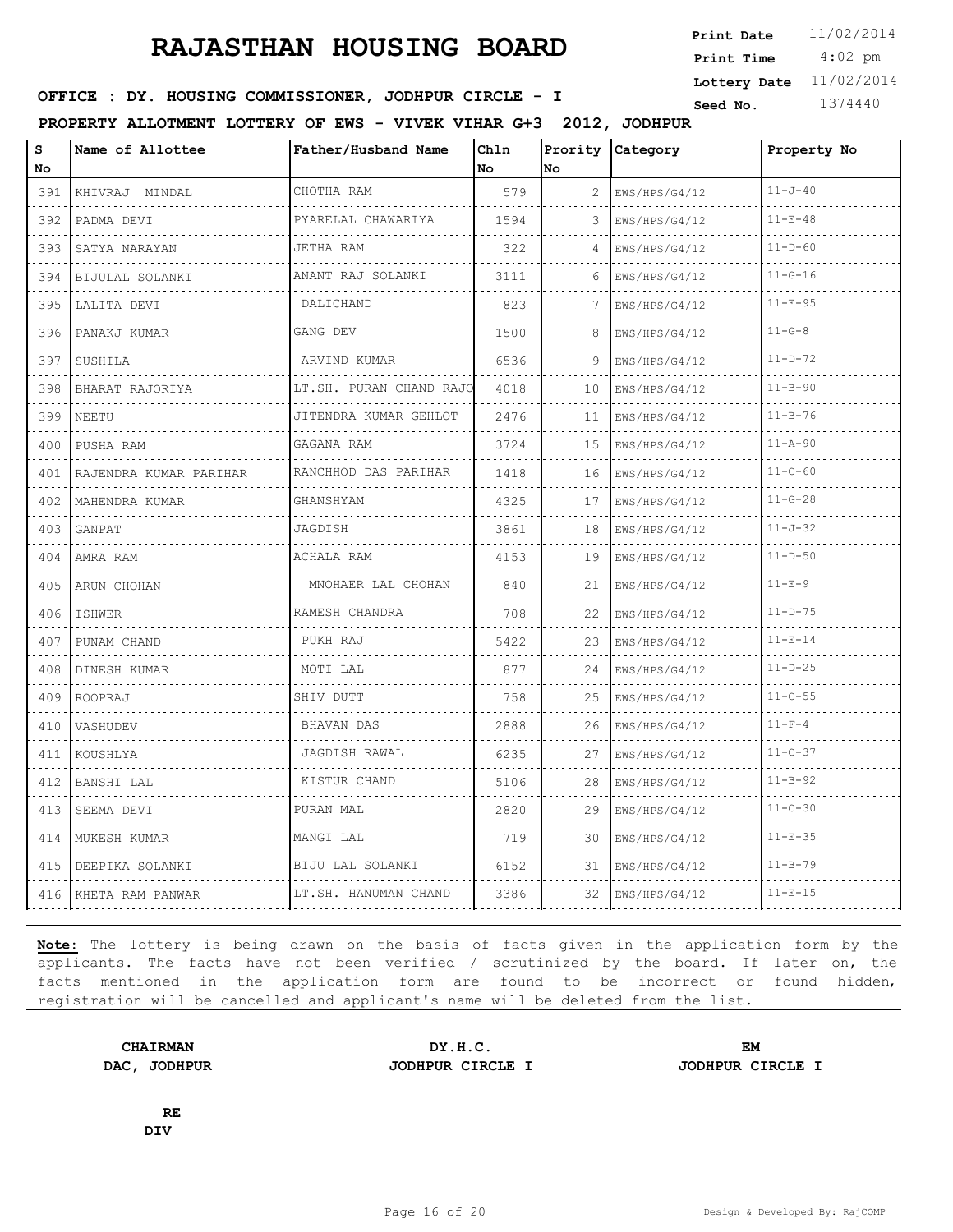4:02 pm **Print Date**  $11/02/2014$ **Print Time Lottery Date** 11/02/2014

### **SEED : DY. HOUSING COMMISSIONER, JODHPUR CIRCLE - I** Seed No. 1374440

**PROPERTY ALLOTMENT LOTTERY OF EWS - VIVEK VIHAR G+3 2012, JODHPUR**

| s<br>No          | Name of Allottee                            | Father/Husband Name       | Chln<br><b>No</b> | Prority<br>lNo. | Category           | Property No   |
|------------------|---------------------------------------------|---------------------------|-------------------|-----------------|--------------------|---------------|
| 417              | GAMA RAM                                    | BHOLA RAM                 | 1659              | 33              | EWS/HPS/G4/12      | $11 - J - 6$  |
| 418              | <b>NENI</b>                                 | DAYA RAM                  | 2411              | 34              | .<br>EWS/HPS/G4/12 | $11-F-46$     |
| 419              | MAHESH SOLANKI                              | BHANWAR LAL SOLANKI       | 4248              | 35              | EWS/HPS/G4/12      | $11 - G - 37$ |
| 420              | RAJU DEVI                                   | TARA CHAND DANGI          | 4265              | 36              | EWS/HPS/G4/12      | $11 - G - 61$ |
| 421              | $\cdots$<br>MAYA                            | .<br>SHANKAR LLA KHICHI   | 4265              | 37              | EWS/HPS/G4/12      | $11 - D - 7$  |
| 422              | MADAN LAL                                   | POONAM CHAND              | 850               | 38              | EWS/HPS/G4/12      | $11 - E - 58$ |
| 423              | KIRAN                                       | ANAND KUMAR               | 5127              | 39              | EWS/HPS/G4/12      | $11 - F - 39$ |
| $- - - -$<br>424 | .<br>REKHA PANWAR                           | DADU RAM PANWAR           | 1517              | 40              | EWS/HPS/G4/12      | $11-F-92$     |
| 425              | PRAVEENA                                    | ARVIND                    | 5417              | 41              | EWS/HPS/G4/12      | $11 - F - 86$ |
| 426              | ANAND PRAKASH                               | PREM PRAKASH              | 5611              | 42              | EWS/HPS/G4/12      | $11 - C - 36$ |
| 427              | HEMLATA SOLANKI                             | PRAKASH CHAND SOLANKI     | 2095              | 43              | EWS/HPS/G4/12      | $11 - D - 79$ |
| 428              | SURESH KUMAR                                | BHERA RAM                 | 3627              | 44              | EWS/HPS/G4/12      | $11 - D - 40$ |
| 429              | TARA DEVI                                   | RAMESH LEELAWAT           | 2564              | 45              | EWS/HPS/G4/12      | $11 - J - 14$ |
| 430              | KISHORE DAGAR                               | GHANSHYAM DAGAR           | 1903              | 46              | EWS/HPS/G4/12      | $11 - D - 29$ |
| 431              | SANI PARIHAR<br><u>a a a a a a a c</u> hean | MOHAN PARIHAR<br>.        | 2729              | 47              | EWS/HPS/G4/12      | $11 - A - 77$ |
| 432              | AMAR RAM                                    | LT.SH. NARAYAN LAL        | 3457              | 48              | EWS/HPS/G4/12      | $11 - F - 40$ |
| 433              | RITESH SAKIYA                               | HEERA LAL                 | 6249              | 49              | EWS/HPS/G4/12      | $11 - E - 37$ |
| 434              | SARIYA DEVI<br>.                            | ASHOK KUMAR               | 1514              | 50              | EWS/HPS/G4/12      | $11 - F - 60$ |
| 435              | SOJI RAM MEENA                              | JAI RAM MEENA             | 1284              | 1               | EWS/ORS/G5/12      | $11-D-96$     |
| 436              | KHEMRAJ MEENA                               | BHIVADA MEENA             | 2056              | 2               | EWS/ORS/G5/12      | $11 - D - 63$ |
| 437              | KAJOD MAL MEENA                             | JAI RAM MEENA<br><u>.</u> | 1285              | 3               | EWS/ORS/G5/12      | $11 - C - 54$ |
| 438              | MAHENDRA KUMAR MEENA                        | JUNJA RAM MEENA           | 2473              | 4               | EWS/ORS/G5/12      | $11 - C - 27$ |
| 439              | SANJAY MEENA                                | FEFA SINGH MEENA          | 1286              | 6               | EWS/ORS/G5/12      | $11 - A - 88$ |
| 440              | SOJI RAM MEENA                              | HAZARI RAM MEENA<br>.     | 1287              | 7               | EWS/ORS/G5/12      | $11 - C - 47$ |
| 441              | IANIL MEENA                                 | JUNJA RAM MEENA           | 312               | 8               | EWS/ORS/G5/12      | $11 - E - 89$ |
|                  | 442 KANWARI LAL MEENA                       | RAM NARAYAN MEENA         | 2058              | 9               | EWS/ORS/G5/12      | $11-D-28$     |

**Note:** The lottery is being drawn on the basis of facts given in the application form by the applicants. The facts have not been verified / scrutinized by the board. If later on, the facts mentioned in the application form are found to be incorrect or found hidden, registration will be cancelled and applicant's name will be deleted from the list.

**CHAIRMAN DY.H.C. EM DAC, JODHPUR JODHPUR CIRCLE I JODHPUR CIRCLE I**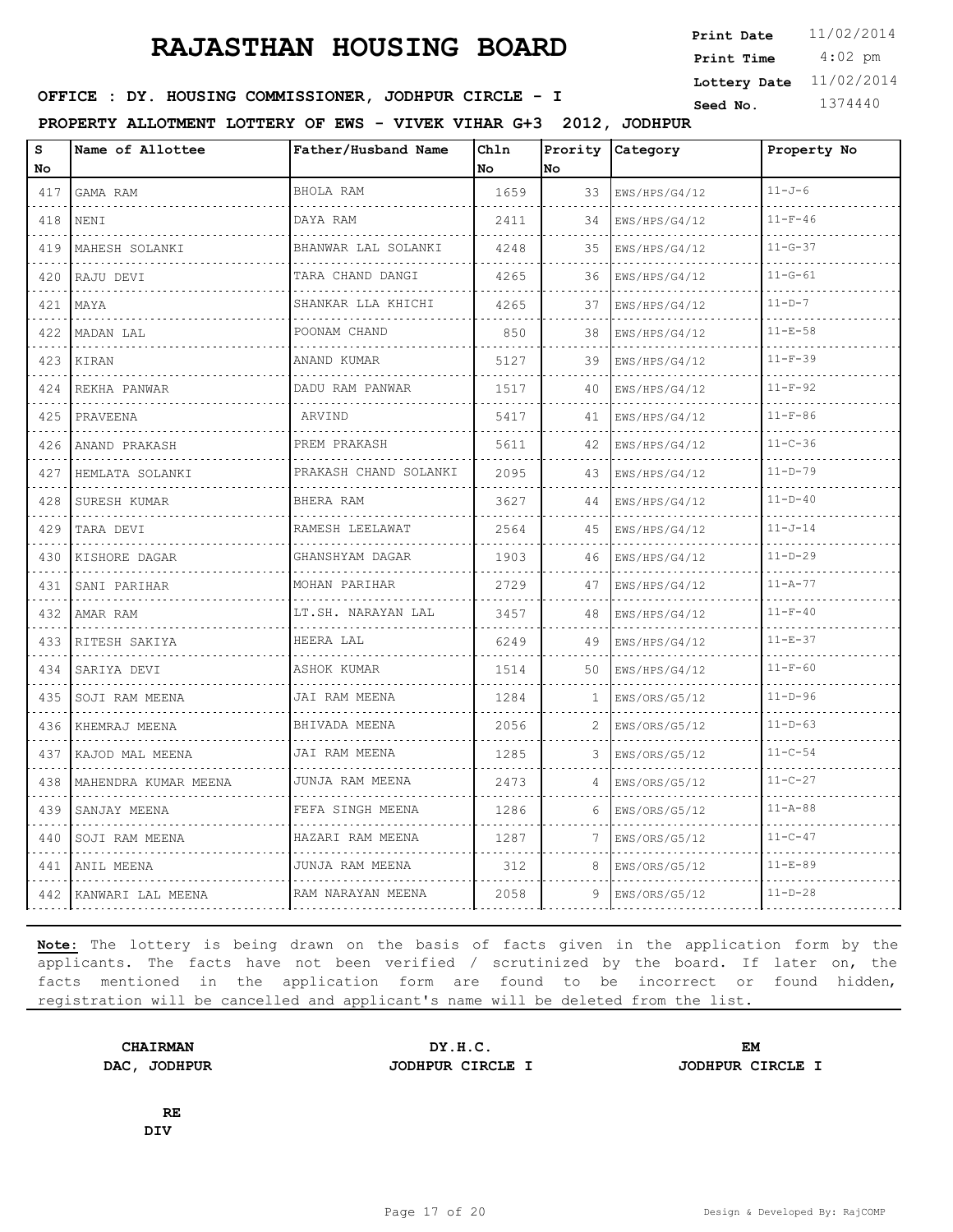4:02 pm **Print Date**  $11/02/2014$ **Print Time Lottery Date** 11/02/2014

### **SEED : DY. HOUSING COMMISSIONER, JODHPUR CIRCLE - I** Seed No. 1374440

**PROPERTY ALLOTMENT LOTTERY OF EWS - VIVEK VIHAR G+3 2012, JODHPUR**

| S<br>No                                                   | Name of Allottee   | Father/Husband Name   | Chln<br>No | Prority<br>lno. | Category                             | Property No    |
|-----------------------------------------------------------|--------------------|-----------------------|------------|-----------------|--------------------------------------|----------------|
| 443                                                       | RAMAAVTAR MEENA    | GHASHIRAM MEENA       | 2308       | 1               | EWS/HPS/G5/12                        | $11 - D - 74$  |
| د د د د<br>444                                            | SOHAN SINGH        | KAN SINGH             | 5883       | 1               | .<br>EWS/HPS/G5/12                   | $11-F-16$      |
| 445                                                       | SUGANA             | MOHAN LAL             | 2711       | 2               | EWS/HPS/G5/12                        | $11 - B - 74$  |
| 446                                                       | SANTOSH            | MANOJ KUMAR           | 963        | $\Delta$        | EWS/HPS/G5/12<br>.                   | $11 - C - 48$  |
| $\sim$ $\sim$ $\sim$ $\sim$<br>447                        | OM PRAKASH         | KANA RAM              | 4610       | 6               | EWS/HPS/G5/12                        | $11 - E - 93$  |
| 448                                                       | RAVI KUMAR         | SHYAM LAL             | 6157       | 7               | EWS/HPS/G5/12                        | $11 - E - 81$  |
| 449                                                       | PURSHOTTAM DAS     | NIMBARAJ              | 4572       | 8               | EWS/HPS/G5/12<br>discussions and all | $11 - D - 87$  |
| $\omega$ is a $\omega$<br>450                             | RAKESH KUMAR       | LAL CHAND             | 1178       | 9               | EWS/HPS/G5/12                        | $11 - E - 26$  |
| 451                                                       | LAXMI DEVI MEENA   | RAMKUMAR MEENA        | 4024       | 10              | EWS/HPS/G5/12                        | $11 - B - 98$  |
| 452                                                       | SARDAR             | PEERA RAM             | 5406       | 11              | EWS/HPS/G5/12                        | $11 - F - 54$  |
| $\sim 100$ km s $^{-1}$<br>453                            | KISHAN KUMAR       | JAGDISH NARAYAN       | 2330       | 13              | EWS/HPS/G5/12                        | $11 - C - 29$  |
| 454                                                       | SUNITA MEENA       | JAI KISHAN MEENA      | 6619       | 15              | EWS/HPS/G5/12                        | $11 - E - 39$  |
| 455                                                       | PRAKASH            | KALYAN SAHAYA<br>.    | 2311       | 16              | EWS/HPS/G5/12<br>.                   | $11 - C - 52$  |
| $\omega_{\rm c} = \omega_{\rm c} = \omega_{\rm c}$<br>456 | OM PRAKASH MEENA   | JAGDISH NARAYAN MEENA | 5286       | 17              | EWS/HPS/G5/12                        | $11 - E - 40$  |
| 457                                                       | RAM KUMAR MEENA    | LALA RAM MEENA        | 4021       | 18              | EWS/HPS/G5/12                        | $11 - J - 16$  |
| 458                                                       | MUKESH MEENA       | GHANSHYAM MEENA       | 6617       | 19              | EWS/HPS/G5/12                        | $11 - J - 9$   |
| $\sim$ $\sim$ $\sim$ $\sim$<br>459                        | RAJENDRA KUMAR     | JAGDISH               | 1205       | 20              | EWS/HPS/G5/12                        | $11 - E - 54$  |
| 460                                                       | CHOTHI DEVI MEENA  | DHANNA LAL MEENA      | 4023       | 21              | EWS/HPS/G5/12                        | $11 - D - 21$  |
| 461                                                       | HEMAN DAS          | SHANKAR DAS<br>.      | 2754       | 23              | EWS/HPS/G5/12                        | $11 - D - 54$  |
| $\sim$ $\sim$ $\sim$<br>462                               | BABU LAL           | BHURA RAM             | 2316       | 24              | EWS/HPS/G5/12                        | $11 - B - 103$ |
| 463                                                       | OM PRAKASH         | MAGA RAM              | 3193       | 25              | EWS/HPS/G5/12                        | $11 - B - 105$ |
| 464                                                       | DURGA LAL MEENA    | KALU SINGH            | 6328       | 26              | EWS/HPS/G5/12                        | $11 - D - 31$  |
| الداعات الدائد<br>465                                     | MANOHAR LAL PARMAR | BABU LAL PARMAR       | 1188       | 27              | EWS/HPS/G5/12                        | $11 - E - 76$  |
| 466                                                       | BHIKHA RAM         | RANA RAM              | 5565       | 28              | EWS/HPS/G5/12                        | $11 - C - 18$  |
| 467                                                       | SITA DEVI MEENA    | BABU LAL MEENA        | 4022       | 29              | EWS/HPS/G5/12                        | $11 - C - 20$  |
| $\sim$ $\sim$ $\sim$ $\sim$<br>468                        | ANITA MEENA        | JAI KISHAN MEENA      | 5287       | 31              | EWS/HPS/G5/12                        | $11 - D - 44$  |

**Note:** The lottery is being drawn on the basis of facts given in the application form by the applicants. The facts have not been verified / scrutinized by the board. If later on, the facts mentioned in the application form are found to be incorrect or found hidden, registration will be cancelled and applicant's name will be deleted from the list.

**CHAIRMAN DY.H.C. EM DAC, JODHPUR JODHPUR CIRCLE I JODHPUR CIRCLE I**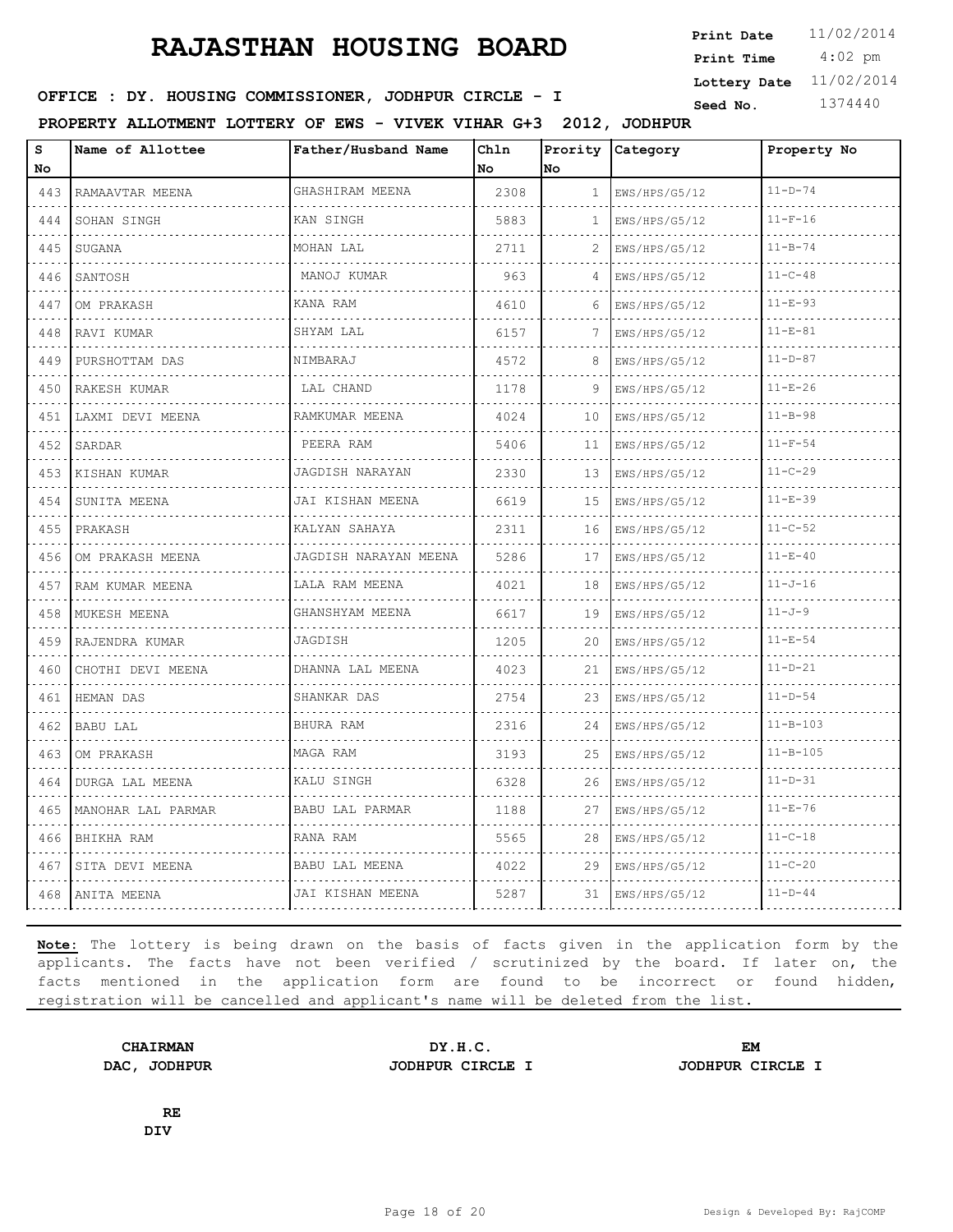4:02 pm **Print Date Print Time Lottery Date** 11/02/2014

## **SEED : DY. HOUSING COMMISSIONER, JODHPUR CIRCLE - I** Seed No. 1374440

**PROPERTY ALLOTMENT LOTTERY OF EWS - VIVEK VIHAR G+3 2012, JODHPUR**

| s<br>No | Name of Allottee     | Father/Husband Name   | Ch1n<br>No. | Prority<br>lNo. | Category      | Property No   |
|---------|----------------------|-----------------------|-------------|-----------------|---------------|---------------|
| 469     | NAKHI                | DERAJ RAM             | 5142        | 32              | EWS/HPS/G5/12 | $11 - B - 71$ |
| 470     | KISHAN LAL           | <b>BABU LAL</b>       | 2320        | 33              | EWS/HPS/G5/12 | $11 - A - 93$ |
| 471     | MUKESH KUMAR         | PRAHALAD KUMAR        | 6219        | 34              | EWS/HPS/G5/12 | $11 - G - 23$ |
| 472     | PREM                 | MOTA RAM              | 3145        | 35              | EWS/HPS/G5/12 | $11 - E - 25$ |
| 473     | HARI MOHAN MEENA     | RAM SWAROOP MEENA     | 2906        | 39              | EWS/HPS/G5/12 | $11 - D - 76$ |
|         | 474   MAHENDRA MEENA | JAI KISHAN MEENA      | 6618        | 40              | EWS/HPS/G5/12 | $11 - D - 23$ |
| 475     | LEHARO DEVI          | TIKU RAM              | 3195        | 41              | EWS/HPS/G5/12 | $11 - E - 47$ |
| 476     | JYOTI                | PEMA RAM              | 3194        | 42              | EWS/HPS/G5/12 | $11 - D - 65$ |
| 477     | BUDHA RAM            | RAMCHANDRA            | 4370        | 43              | EWS/HPS/G5/12 | $11 - D - 27$ |
| 478     | HEMA BAI             | SUGANO                | 2136        | 44              | EWS/HPS/G5/12 | $11 - E - 53$ |
| 479     | SHANKAR DAS          | SAWAN DAS             | 2160        | 45              | EWS/HPS/G5/12 | $11 - B - 91$ |
| 480     | NARPAT RAM           | TIKU RAM              | 3196        | 46              | EWS/HPS/G5/12 | $11 - D - 94$ |
| 481     | MAHENDRA SINGH       | BORI DAS MEENA        | 2377        | 47              | EWS/HPS/G5/12 | $11 - E - 66$ |
| 482     | <b>AJBO</b>          | SAGATA RAM            | 5533        | 48              | EWS/HPS/G5/12 | $11 - A - 75$ |
| 483     | BHERU RAM MEENA      | RAM CHANDRA MEENA     | 2331        | 49              | EWS/HPS/G5/12 | $11 - E - 74$ |
| 484     | MANISH KUMAR         | TARA CHAND MEENA      | 2376        | 51              | EWS/HPS/G5/12 | $11 - F - 49$ |
| 485     | SANTOSH KUMAR MEENA  | HARI RAM MEENA        | 1197        | 52              | EWS/HPS/G5/12 | $11 - C - 2$  |
| 486     | KHEMA RAM            | GAJA RAM              | 5534        | 53              | EWS/HPS/G5/12 | $11 - G - 14$ |
| 487     | BASANT KUMAR         | TEJA RAM              | 5458        | 55              | EWS/HPS/G5/12 | $11 - E - 23$ |
| 488     | SANJU KUMARI         | LAL CHAND             | 1183        | 56              | EWS/HPS/G5/12 | $11 - A - 91$ |
| 489     | HEERA DEVI           | JAGDISH NARAYAN MEENA | 6620        | 57              | EWS/HPS/G5/12 | $11 - E - 36$ |
| 490     | VIMAL KUMAR          | JOSEPH MASSY          | 603         | 2.              | EWS/HPS/G8/12 | $11 - E - 19$ |
| 491     | KUMBH SINGH          | HIR SINGH             | 4939        | 3               | EWS/HPS/G8/12 | $11 - E - 59$ |
| 492     | SAWAI SINGH          | PANNE SINGH           | 5884        | $\overline{4}$  | ENS/HPS/G8/12 | $11 - F - 12$ |

#### **List of remaining houses (54):**

11-B-94, 11-E-28, 11-E-90, 11-E-94, 11-F-70, 11-F-57, 11-F-59, 11-F-15, 11-F-45, 11-F-63, 11-G-30, 11-A-67, 11-D-20, 11-D-33, 11-D-36, 11-D-49, 11-D-66, 11-D-68, 11-D-81, 11-D-84,

**Note:** The lottery is being drawn on the basis of facts given in the application form by the applicants. The facts have not been verified / scrutinized by the board. If later on, the facts mentioned in the application form are found to be incorrect or found hidden, registration will be cancelled and applicant's name will be deleted from the list.

**DAC, JODHPUR JODHPUR CIRCLE I JODHPUR CIRCLE I**

**CHAIRMAN DY.H.C. EM**